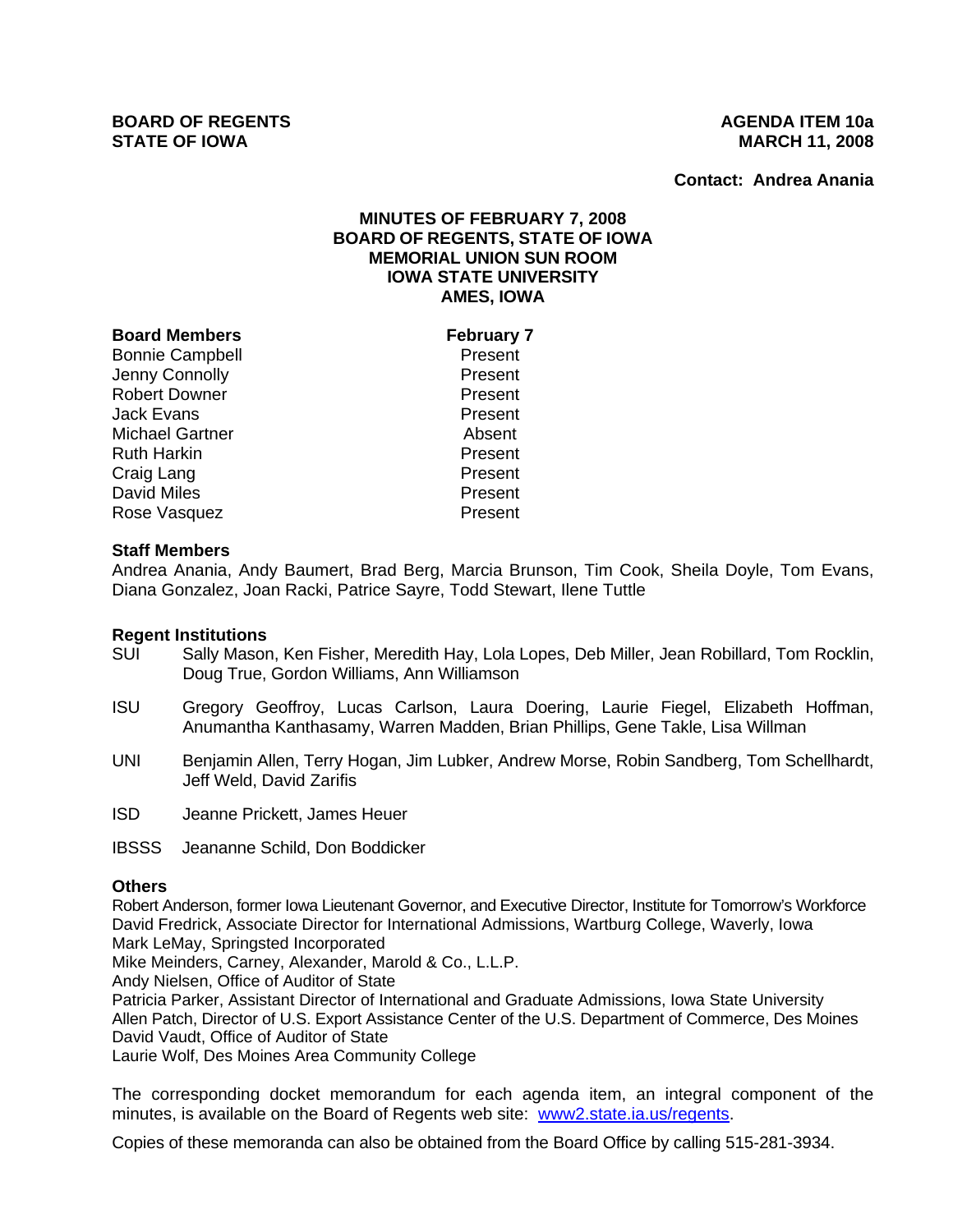## **President Miles called the meeting to order at 8:30 a.m. on February 7, 2008.**

## **Personnel Appeal**

¾ MOVED by EVANS, SECONDED by HARKIN, to enter into closed session pursuant to Iowa Code section 21.5(1)(c) to discuss strategy with counsel in a matter where litigation is imminent and its disclosure would likely prejudice or disadvantage the Board's position in that litigation.

| Regent Campbell Connolly Downer Evans Gartner Harkin Lang |  |  |  | Miles | Vasquez |
|-----------------------------------------------------------|--|--|--|-------|---------|
| Aye x x x x x x x x x                                     |  |  |  |       |         |
| Nay                                                       |  |  |  |       |         |
| Absent                                                    |  |  |  |       |         |

MOTION APPROVED by ROLL CALL.

The Board convened in closed session at 8:35 a.m.

The Board reconvened in open session at 9:45 a.m.

¾ MOVED by MILES, SECONDED by CAMPBELL, to affirm Iowa State University's final decision to deny promotion and tenure to Dr. Guillermo Gonzalez.

|        | Regent Campbell Connolly Downer Evans Gartner Harkin Lang |  |  |  | Miles | Vasquez |
|--------|-----------------------------------------------------------|--|--|--|-------|---------|
|        | Aye x x x x x x x                                         |  |  |  |       |         |
| Nay    |                                                           |  |  |  |       |         |
| Absent |                                                           |  |  |  |       |         |
|        |                                                           |  |  |  |       |         |

MOTION APPROVED by ROLL CALL.

### **Election of President Pro Tem**

President Miles nominated Regent Evans as President Pro Tem. He stated that Regent Evans has done a terrific job as a Regent and is willing to serve the Board in this capacity. President Miles noted that the term for both the President and the President Pro Tem concludes on April 30<sup>th</sup> and that the Board would be asked to vote for both positions at the March meeting for the two-year term beginning May 1, 2008.

¾ MOVED by CAMPBELL, SECONDED by LANG, to elect Jack Evans as President Pro Tem of the Board of Regents.

| Regent  | Campbell Connolly Downer |  | Evans | Gartner | Harkin | Lang | Miles | Vasquez |
|---------|--------------------------|--|-------|---------|--------|------|-------|---------|
| Aye     | X                        |  |       |         |        |      |       |         |
| Nay     |                          |  |       |         |        |      |       |         |
| Absent  |                          |  |       |         |        |      |       |         |
| Abstain |                          |  |       |         |        |      |       |         |

MOTION APPROVED by ROLL CALL.

## **Report on the Search for the Executive Director**

President Miles, Chair of the Executive Director Search Committee, said that the Committee has met several times and is making progress.

Regent Harkin asked if it is possible to determine how long the process is likely to take. Chair Miles said that the Committee is on schedule for what it wanted to accomplish and that it continues to accept names of possible candidates.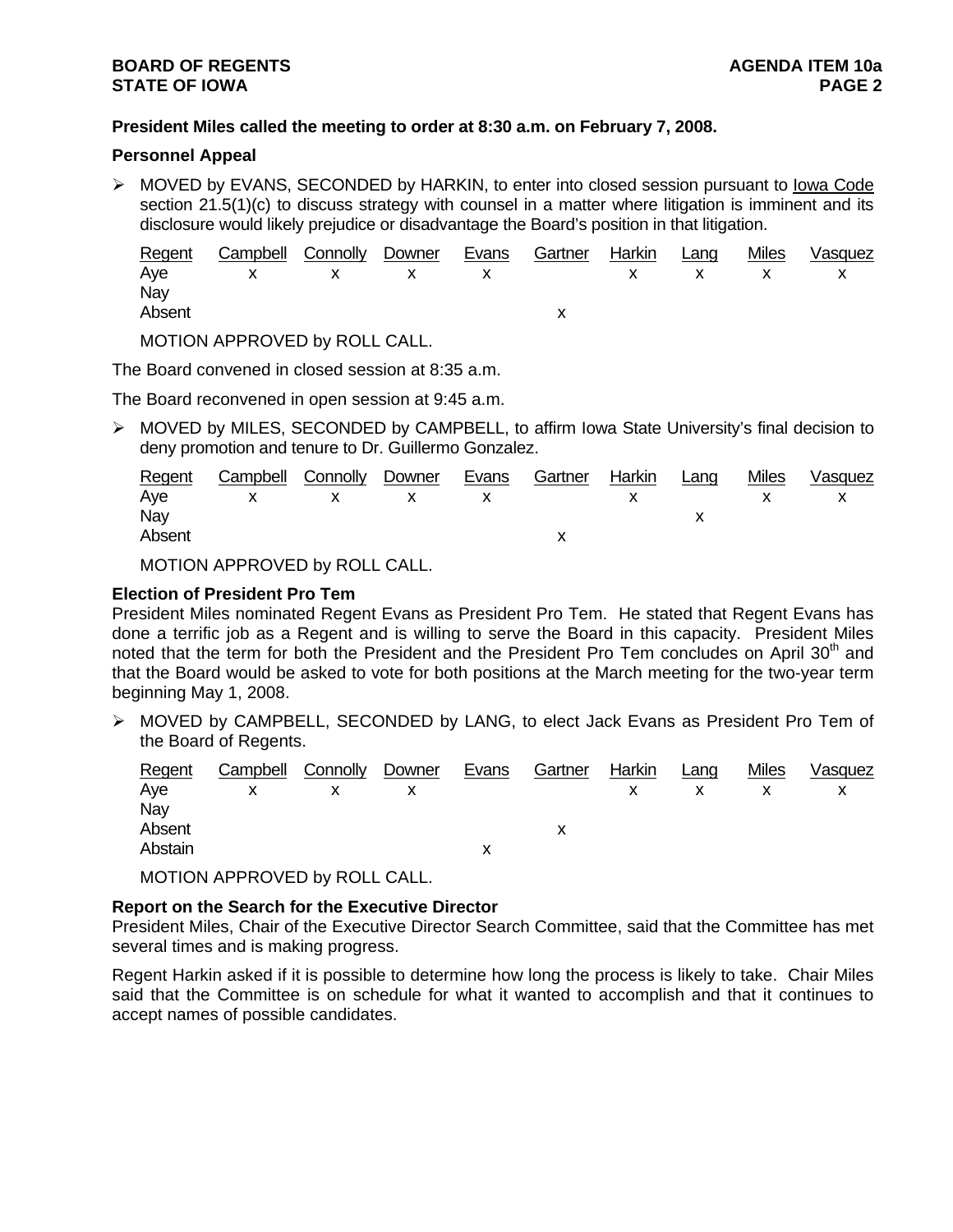## $\triangleright$  MOVED by LANG, SECONDED by HARKIN, to:

- Receive the update from President Miles, Chair of the Executive Director Search Committee;
- Ratify the agreement with Francis & Associates, the executive search firm assisting the Committee and the Board in the search; and
- Approve the revised position description for the Executive Director.

|        | Regent Campbell Connolly Downer Evans Gartner Harkin Lang |  |  |  | Miles Vasquez |
|--------|-----------------------------------------------------------|--|--|--|---------------|
|        | Aye x x x x x x x x x                                     |  |  |  |               |
| Nay    |                                                           |  |  |  |               |
| Absent |                                                           |  |  |  |               |
|        |                                                           |  |  |  |               |

MOTION APPROVED by ROLL CALL.

## **Fund Manager Issues**

Patrice Sayre reported that inter-institutional meetings were held with the Board's investment advisor in December and January and briefed the Board on the proposed motion.

- ¾ MOVED by EVANS, SECONDED by DOWNER, to:
	- Receive the report; and
	- Approve the transition from Goldman Sachs as manager of large cap core domestic equities to an institutional index fund managed by Vanguard.

|        | Regent Campbell Connolly Downer Evans Gartner Harkin Lang |  |  |  | Miles Vasquez |
|--------|-----------------------------------------------------------|--|--|--|---------------|
|        | Aye x x x x x x x x                                       |  |  |  |               |
| Nay    |                                                           |  |  |  |               |
| Absent |                                                           |  |  |  |               |

MOTION APPROVED by ROLL CALL.

## **Revenue Bond Fund Audits**

Representatives from the State Auditor's Office (ISU), and Carney, Alexander, Marold & Co., L.L.P. (UNI) presented the revenue bond fund audits for the fiscal year ended June 30, 2007. (Weather conditions prevented McGladrey & Pullen LLP (SUI) representatives from participating.)

State Auditor David Vaudt stated that there were no findings on ISU's eleven bond audits. In response to a question from Regent Downer about there being no bond fund audit conducted on Hilton Coliseum, State Auditor Vaudt said that there is no access to defeased bonds.

 $\triangleright$  The Board received the 26 revenue bond fund audits by GENERAL CONSENT.

## **Audit of Iowa State Center Business Office**

State Auditor Vaudt stated that there were no significant findings that needed to come to the attention of the Board.

 $\triangleright$  The Board received the audit by GENERAL CONSENT.

## **Audit of Selected Programs**

State Auditor Vaudt said that the University has responded to the audit findings and that follow up will be performed.

In response to Regent Lang's question, Auditor Vaudt reported that UIHC is audited by an outside CPA firm.

 $\triangleright$  The Board received the audit by GENERAL CONSENT.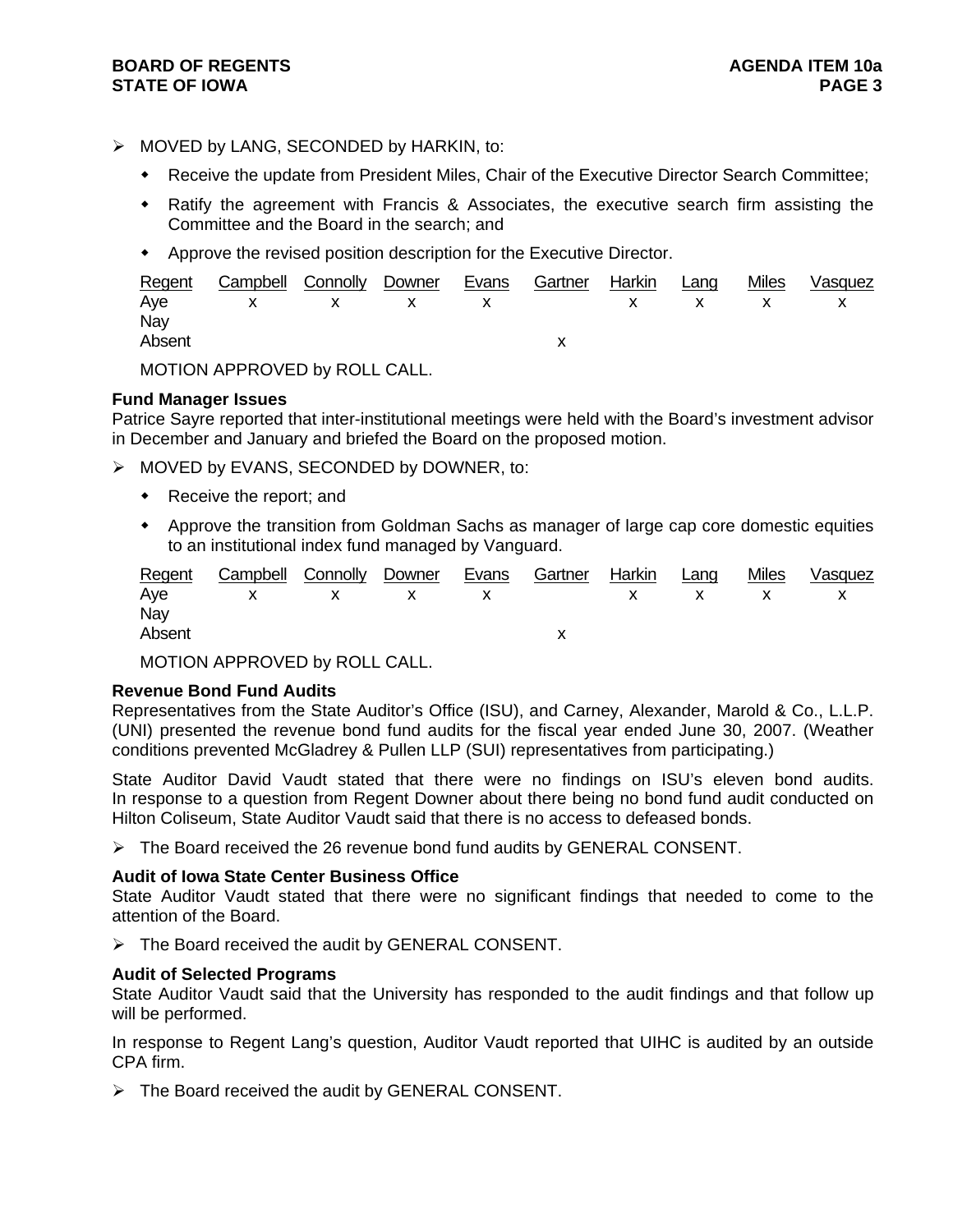## **Audit of Quad-Cities Graduate Study Center**

Patrice Sayre reported that no significant findings were reported.

President Pro Tem Evans asked how the audit firm was selected. Ms. Sayre said that she would find out and provide that information to him.

Regent Downer noted that television ads were placed with a local station in which a Board member is President and General Manager and asked if all stations in the market were treated equally. Ms. Sayre said that she would find out and provide that information to him.

 $\triangleright$  The Board received the audit by GENERAL CONSENT.

### **Audit of UIHC**

Dan Koraleski of KPMG LLP discussed the UIHC audit presented this month for the fiscal years ended June 30, 2007, and June 30, 2006. He stated that an unqualified opinion was issued and reported on two internal control findings.

Regent Downer asked if the findings were expressed previously, if UIHC's process deteriorated causing these comments to be made, and if corrective actions are being implemented. Mr. Koraleski said that they are repeat recommendations, UIHC's process did not deteriorate during the year, there was evidence of improved controls, and UIHC reassured the auditors that these issues would not be there next year.

President Pro Tem Evans asked Mr. Koraleski to explain the audit comment regarding possible material changes to recorded estimates for Medicare and Medicaid revenues. Mr. Koraleski explained that hospital reimbursements are subject to audit by a Medicare intermediary after the fact which may disagree with the stance that the hospital took.

In response to a question from President Miles, Mr. Koraleski reported that UIHC and KPMG are working together to complete the annual fiscal year-end audits sooner than the following January. Vice President Doug True added that UIHC and KPMG share information and discuss issues on an ongoing basis.

 $\triangleright$  The Board received the audit by GENERAL CONSENT.

#### **Internal Audit Reports**

Internal Audit Director Todd Stewart discussed the reports presented this month.

President Miles asked if there were any responsiveness or cooperation concerns with any of the departments. Internal Audit Director Stewart replied no.

President Miles noted that the original report date on the Post Season Athletic Participation (Outback Bowl) was September, 13, 2006, and that follow up has not occurred. Internal Director Stewart replied that follow up is conducted after the next bowl game so that auditors can determine if corrective actions have been implemented.

In response to President Miles' question on the dashboard, Internal Audit Director Stewart elaborated on current practices.

¾ The Board received the reports by GENERAL CONSENT.

#### **Comprehensive Human Resources Report**

Marcia Brunson explained that the Comprehensive Human Resources Report includes the following annual governance reports: Fringe Benefits, Sick and Annual Leave Usage, Regent Merit System, Retirement, Faculty Resignations, Salary Report, Faculty Salary Comparisons and Employee Award Programs.

President Miles asked how the peer groups were established. Ms. Brunson stated that the peer groups were established by the Board in the early 1980's. Each institution is compared with ten other institutions. For the purpose of broader comparison, the faculty salary data for the other AAU institutions is also provided. She stated the same 11-member peer groups are used for other comparisons such as tuition and residence system rates.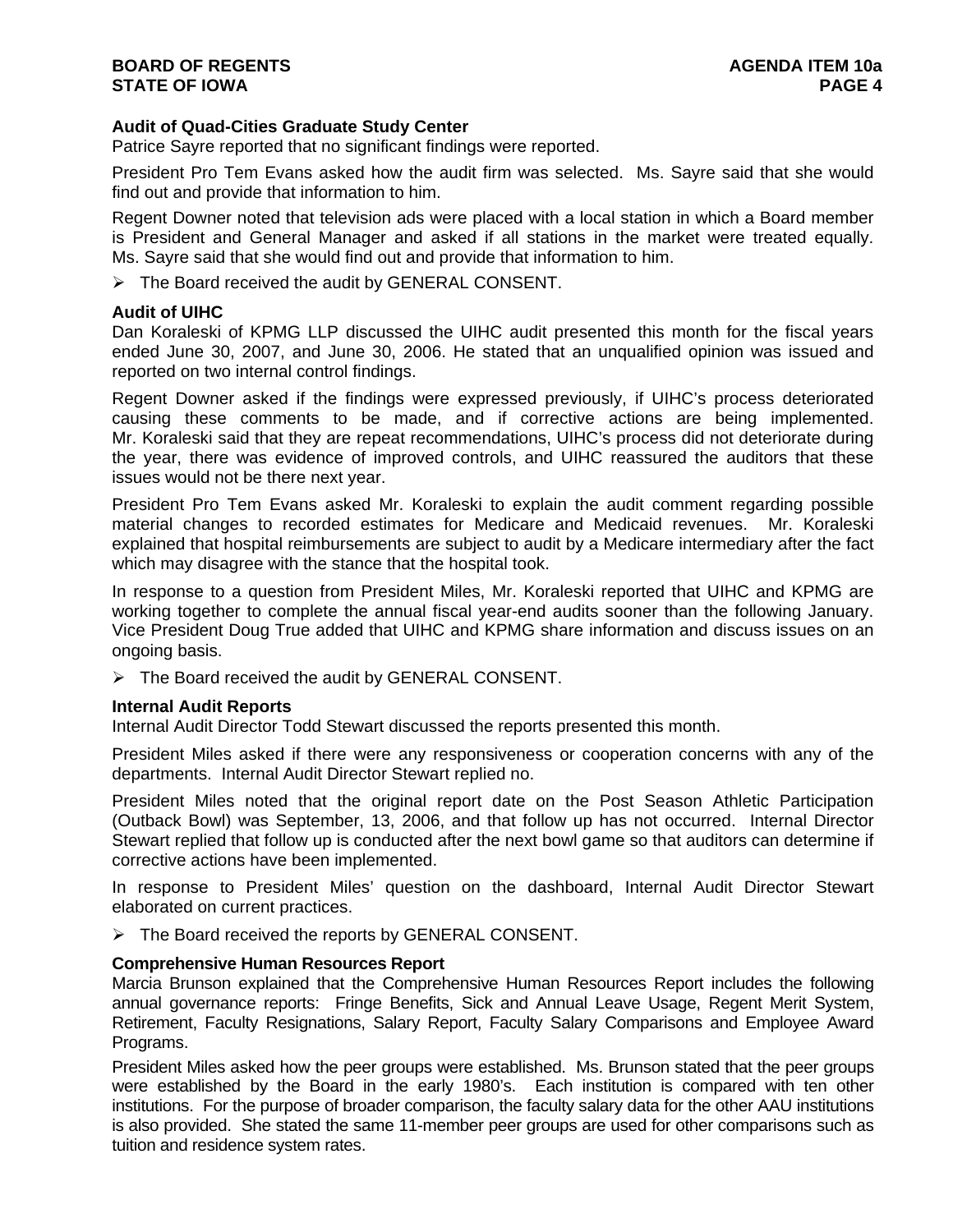President Miles asked about the validity of the peer groups. President Mason stated she felt they were a good representation for comparison purposes. President Geoffroy said ISU had, from time to time, thought about other possible comparison groups but felt the current grouping which includes both land grant and AAU institutions was a good comparison group. President Allen stated he would like an opportunity to revisit the UNI group in the context of their next planning process.

Regent Downer stated there were three areas at ISU where faculty salaries fell below the 90<sup>th</sup> percentile in average salaries as a percent of the peer average – Business, LAS – Social Sciences, and LAS – Humanities. He asked if that presented a problem and if there is something that should be done.

President Geoffroy stated it does indeed represent a problem, but the serious problem is the overall salary ranking. He stated ISU should at least be at the midpoint of the group instead of at the bottom. He indicated ISU does a very careful salary analysis every year using data from the AAU data exchange comparing salaries by department, discipline, and college. Last year, special salary distribution allocations were given to a couple of colleges including Business where salaries were significantly below the mean. Special allocations were also given to several departments where salaries were low and for strategic purposes.

Regent Harkin asked if the salary amounts were straight salary or total compensation. Ms. Brunson responded the charts included only salary.

Regent Harkin asked how the Iowa institutions compared with total compensation packages. President Geoffroy stated ISU had an excellent benefits package, but some of the comparison institutions also had excellent benefits.

President Miles asked if total compensation data was available for the peer institutions. Vice President Madden stated the data would be available. Regent Harkin stated the total compensation data would be useful in recruiting.

Provost Hoffman stated ISU has one of the best benefit packages in the country and Iowa has a cost of living considerably lower than other areas of the country. She stated ISU has a very aggressive partner accommodation program where both parts of a couple are brought to the campus. In addition, the University is working on many other family-friendly policies to make ISU a place where people want to come.

Vice President True stated we have to be sure the total compensation comparisons with the peer institutions are valid. He said the University of Iowa also has a robust benefit package. He noted Michigan State University and University of Michigan both have very rich post retirement benefit programs. He said when compensation packages include such programs, it is harder to make valid comparisons in benefit programs.

Regent Harkin asked how the faculty resignations reported compared to peer institutions. Both President Mason and President Geoffroy stated the resignations were at a level to be considered normal turnover. President Allen stated he did not have the peer group comparison, but he was not concerned with the current number of resignations.

 $\triangleright$  The Board received the report by GENERAL CONSENT.

## **Annual Diversity Report**

Ms. Brunson explained that, in order to meet the statutory deadline of January 31, the Annual Diversity Report had been forwarded to the Iowa General Assembly prior to the Board of Regents meeting and it would be necessary for the Board to ratify the submission.

President Miles asked how the Regent universities were doing in the diversity area as compared to peers. President Mason stated the metrics used for the report are the same as those used at most institutions. She indicated the numbers are out there but making good comparisons might be difficult. She also noted the peer group for diversity might be different from the one for salaries. She stated the numbers and trends shown in the current report were very similar to what she saw when she was in Indiana.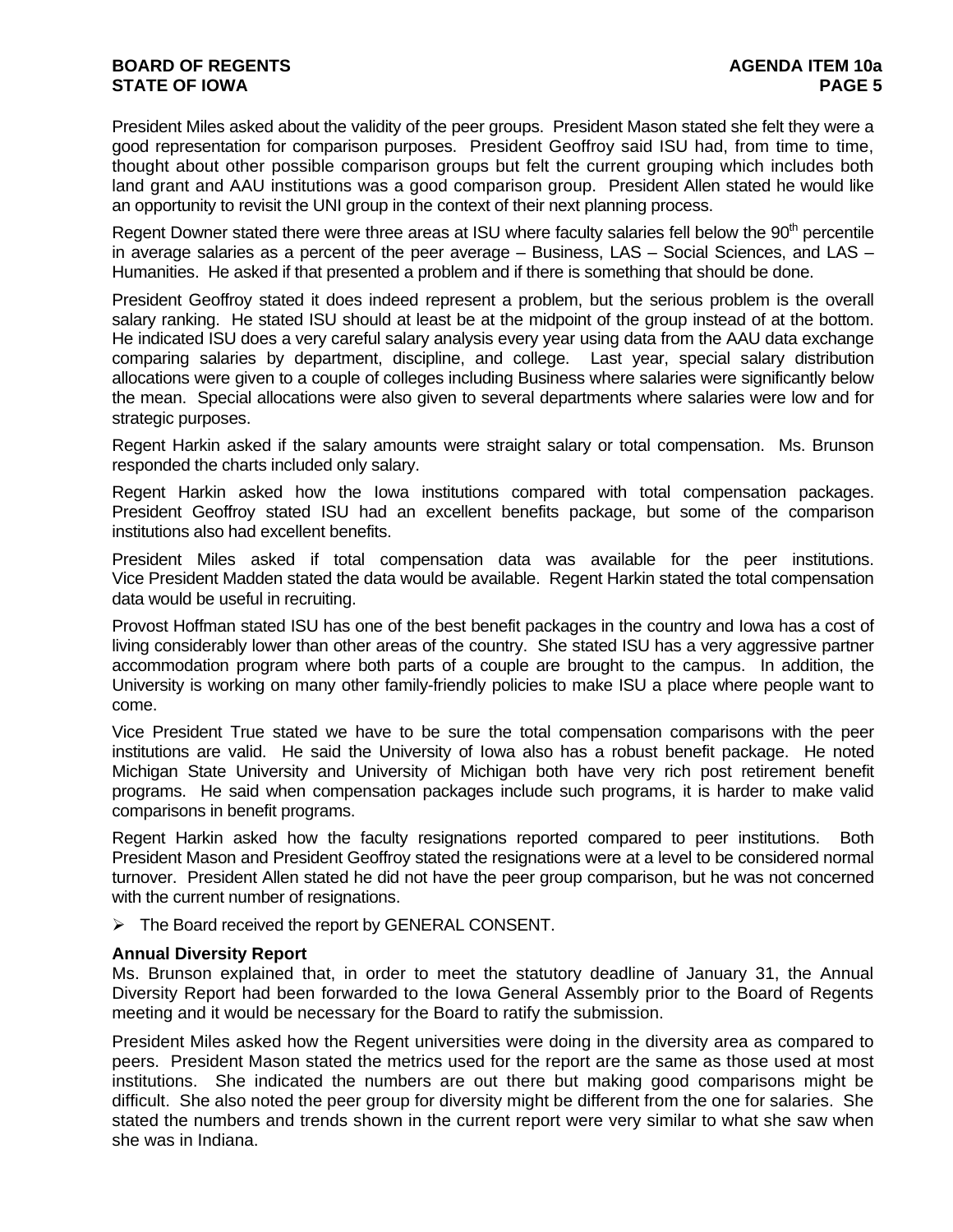President Miles asked how we decide if our programs are successful. President Geoffroy stated this is an area where we should always assume we are not doing well enough and have to continually work very hard on diversity issues.

Regent Downer stated all the employment categories are important, and he noted there has been great effort expended with regard to faculty. He voiced concerns with clerical and blue collar areas where there appears to have been some slippage over time.

¾ MOVED by EVANS, SECONDED by DOWNER, to receive the Annual Diversity Report and to ratify its submission to the Iowa General Assembly.

|        | Regent Campbell Connolly Downer Evans Gartner Harkin Lang Miles Vasquez |  |  |  |  |
|--------|-------------------------------------------------------------------------|--|--|--|--|
|        | Aye x x x x x x x x x                                                   |  |  |  |  |
| Nay    |                                                                         |  |  |  |  |
| Absent |                                                                         |  |  |  |  |

MOTION APPROVED by ROLL CALL.

## **Iowa Braille and Sight Saving School and Statewide System for Vision Services**

Ms. Brunson explained the Board is asked to approve a number of items related to the creation of the Statewide System for Vision Services. These include an intergovernmental agreement for the development of the statewide system through collaboration of the Department for the Blind, the Department for Education and the Area Education Agencies. The second agreement allows the Department of Education to contract with the Board for 40% of the time of the Superintendent of IBSSS to serve as the administrator of the statewide system. Other items the Board is asked to approve include a Statement of Responsibilities for the Superintendent, creation of a search committee, and modifying the current faculty matrix for the school.

Interim Superintendent Schild stated the Coordinating Council for Vision Services headed by former Regent Mary Ellen Becker and Sister Jude Fitzpatrick established the blueprint for the statewide system. She added she was pleased AmeriCorps would be locating to the campus by July 1 with about 160 members. It is anticipated in the next two years the number will be increased to 250 with 17 administrative positions. She thanked the staff at Iowa State University for the assistance given in relocating the IBSSS services into the main building.

- $\triangleright$  MOVED by LANG, SECONDED by CONNOLLY, to approve the:
	- Intergovernmental Agreement between the Board of Regents and the State Board of Education;
	- Intergovernmental Agreement between the Board of Regents, State Board of Education, Department for the Blind and Association of Area Education Agencies;
	- Statement of Responsibilities for the Superintendent/Administrator of the Statewide System for Vision Services;
	- Establishment of a search and screen committee for the position of Superintendent/ Administrator of the Statewide System for Vision Services; and
	- Revised 2007-08 faculty pay matrix.

|        | Regent Campbell Connolly Downer Evans Gartner Harkin Lang |  |  |  | <u>Miles</u> | Vasquez |
|--------|-----------------------------------------------------------|--|--|--|--------------|---------|
|        | Aye x x x x x x x x x                                     |  |  |  |              |         |
| Nay    |                                                           |  |  |  |              |         |
| Absent |                                                           |  |  |  |              |         |

MOTION APPROVED by ROLL CALL.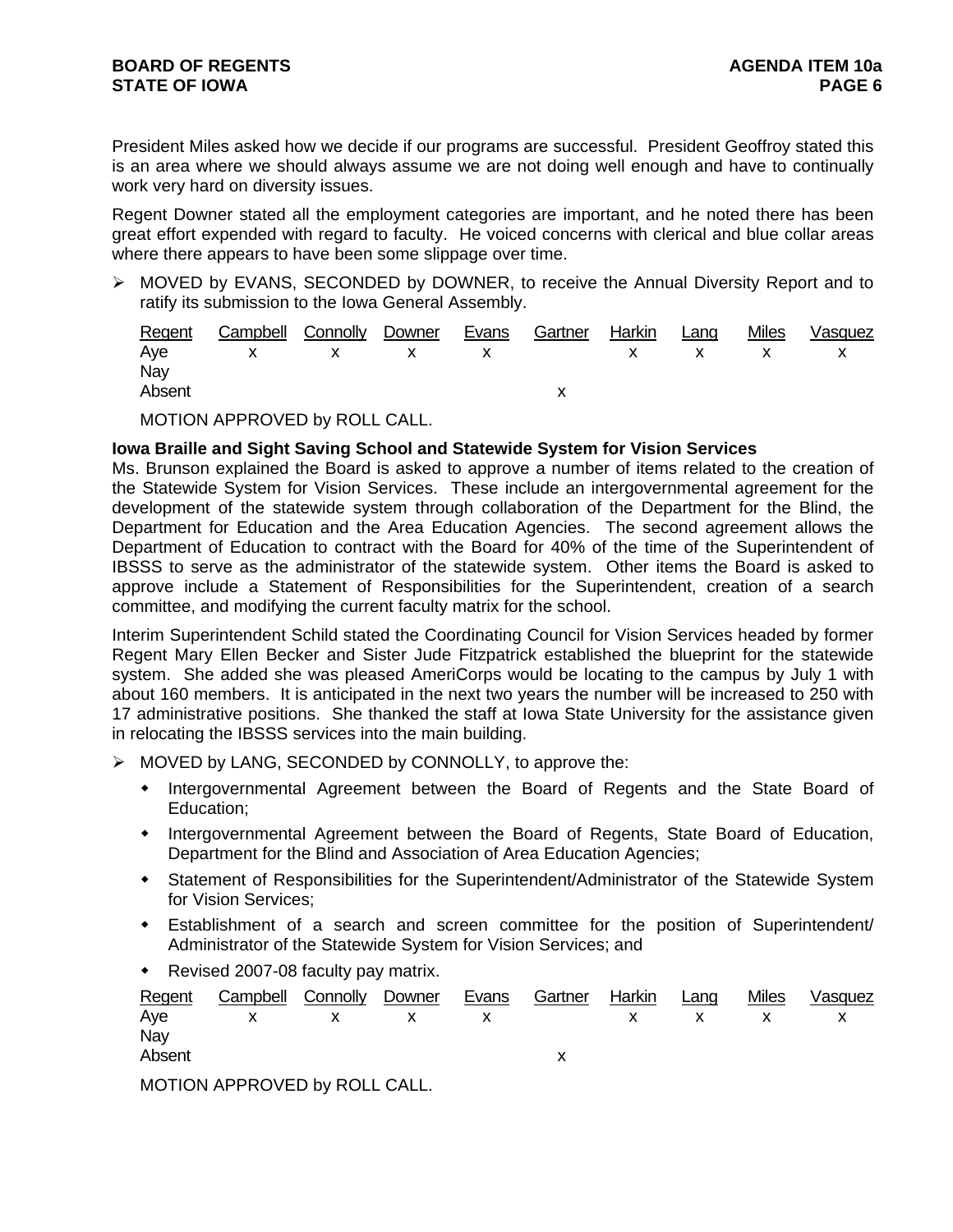## **Consent Agenda**

- Minutes of December 4, 2007, Board Meeting
- Minutes of December 5, 2007, Board Meeting
- **•** Institutional Personnel Transactions
- Semi-Annual Claims Activity Reports: July 1 Through December 31, 2007
- Conflict of Interest Vendors
- ◆ Revisions to Policy Manual
- Proposed Department Name Change at the University of Iowa Department of Biological Sciences
- Request to Award an Honorary Doctor of Humane Letters Degree
- IBSSS Monthly Report

President Pro Tem Evans asked for further explanation on the proposed policy manual revision concerning meal rate reimbursement. Patrice Sayre said that the intent of the changes is to be current with federal government rates and to remain flexible.

¾ MOVED by HARKIN, SECONDED by CONNOLLY, to approve the Consent Agenda.

| Regent | Campbell Connolly Downer |       | Evans | Gartner | Harkin | Lang | <b>Miles</b> | Vasquez |
|--------|--------------------------|-------|-------|---------|--------|------|--------------|---------|
|        | Aye x x x x x x x x x    |       |       |         |        |      |              |         |
| Nay    |                          |       |       |         |        |      |              |         |
| Absent |                          |       |       |         |        |      |              |         |
|        |                          | _ _ _ |       |         |        |      |              |         |

MOTION APPROVED by ROLL CALL.

## **Campus Sustainability**

Vice President Madden highlighted the national and global importance of sustainability and its importance on the Regent campuses. He indicated that the focus at ISU has been conservation and the importance of establishing baselines for energy conservation and sustainability. He also stressed the importance of educating students so they will have the background to seize opportunities in this field. He stated ISU has been involved in energy conservation for a very long time; the University has generated power for 100 years and the cogeneration plant is currently 55% efficient.

Vice President Madden also stated that significant progress has been made in building standards using LEED (Leadership in Energy and Environmental Design) certification measures. ISU also cooperates with municipal utilities and has back-up systems. The University is actively exploring the purchase of wind power. Vice President Madden indicated the universities will most likely be presenting policy modifications for Board consideration in the form of building and design standards, and expectations for architects.

Vice President Schellhardt noted that the UNI Energy Conservation Committee is comprised of faculty, staff, students, and community leaders. The Iowa Waste Reduction Center and the Recycling and Reuse Technology Transfer Center work with small business and the University on the reuse of materials. They work collaboratively with the City of Cedar Falls on recycling initiatives, and storm water runoff and erosion in the Dry Run Creek area.

Vice President True reported that the goal of the University's Green Power Task Force is to reduce the use of natural gas and coal and supply 40% of the University's fuel needs from biomass. SUI is currently burning 20% of its fuel needs from biomass. The University has joined the Chicago Climate Exchange and is working to achieve the goals outlined by the Exchange.

Regent Harkin asked if each university had its own committee on sustainability. Vice President Madden indicated yes, and they collaboratively share information where applicable at the vice presidential level.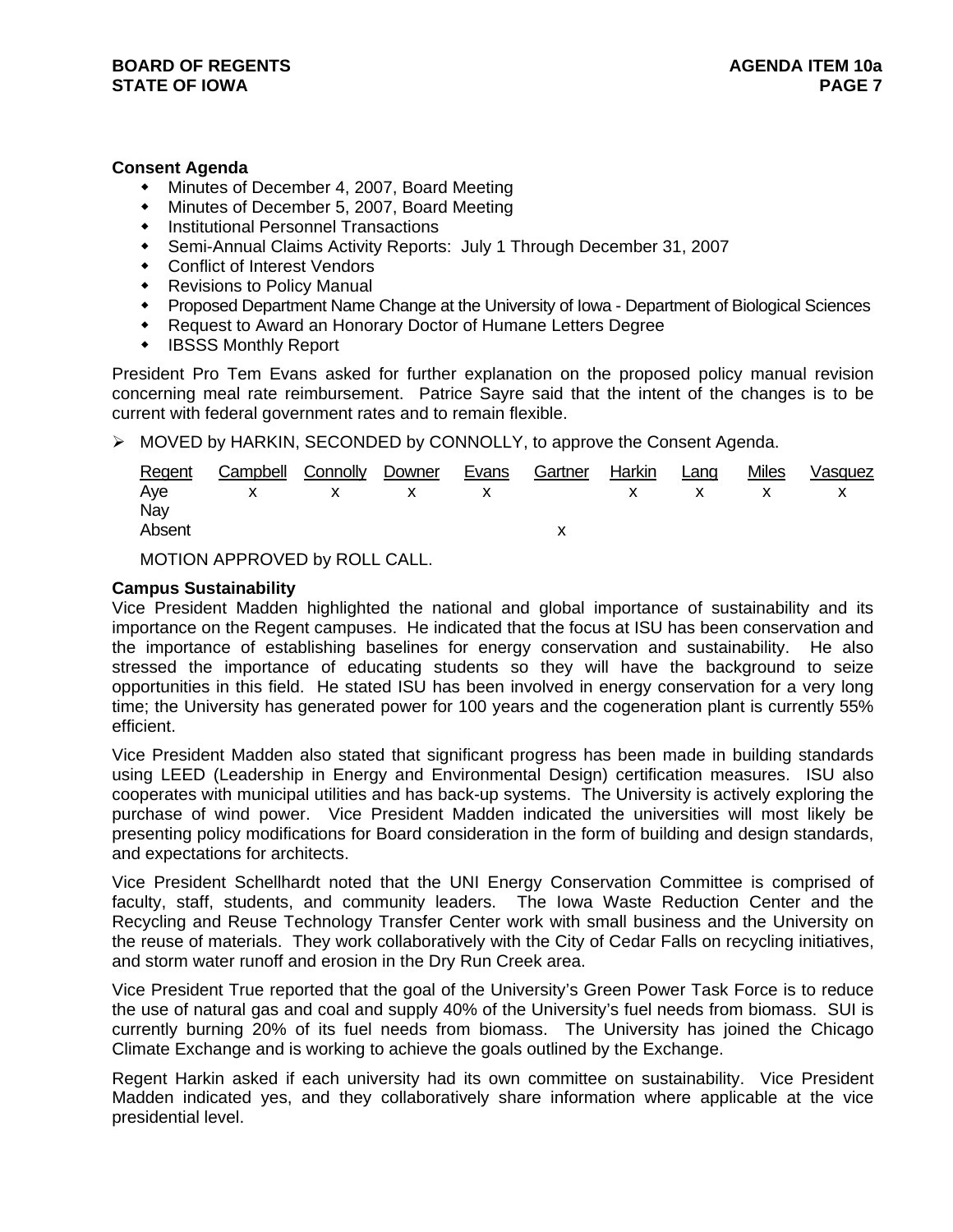# **BOARD OF REGENTS AGENUS AGENDA ITEM 10a STATE OF IOWA** PAGE 8

President Miles inquired about the level of student engagement compared to five years ago. Vice President True responded that it has increased. More publicity from media outlets has resulted in increased student engagement, to extraordinary levels. Vice President Schellhardt indicated that students have been very active in residence hall sustainability programs.

Regent Lang asked if the universities were considering carbon trading. Vice President Madden responded that several questions would need to be answered before the University would consider purchasing someone else's sequestered carbon and if it was the right thing for ISU to pursue. Many of those decisions would be based on economics.

Regent Lang inquired if the Regent universities were receiving satisfactory flexibility from the Department of Natural Resources (DNR). Vice President Madden said that DNR is trying to streamline its permit processes that allow entities to burn alternative fuel sources.

Regent Connolly asked if faculty and staff were being trained and educated on ways to reduce energy consumption on campus. Vice President True said yes, but probably not enough. He said that engaging faculty and staff in committees and improving communication is very important in the sustainability education process.

President Geoffroy indicated ISU's faculty has been very enthusiastic and have contacted him with their ideas; they are glad it has become an institutional priority.

Regent Connolly asked if classes were being consolidated into one building whenever possible to reduce energy usage. Vice President Madden said it is very difficult to do so at a large research institution when buildings were designed in a period when conservation was not a priority. Vice Presidents Madden and True stated the importance of using technology, instead of people, to control lighting and HVAC systems.

¾ The Board received the report by GENERAL CONSENT.

### **Legislative Update**

Interim Director Andy Baumert introduced Joan Racki and Dean McCormick, Director of Design and Construction Services at ISU. Mr. McCormick discussed the universities' request to pursue legislation which would provide for integrated project delivery options for Regent capital projects.

Regent Downer said that he would like to see specific language on what exactly is being proposed. He said that the only thing he would be willing to support at this time is an increase in the bid threshold and that he would not support authorization for fast-track projects.

President Miles asked if any specific language has been prepared. Interim Executive Director Baumert said that the broad concepts presented in the memorandum are what would be incorporated into any potential legislation.

In response to Regent Downer's comments, Mr. McCormick said that the universities are committed to an open and objective process. He added that it would be a value-based selection process and be based on legislation proven to be successful in other states.

Regent Downer stated that the Board needs to know a great deal more than what has been presented at this point given the magnitude of the decision and the large dollar amounts involved in the projects.

Ms. Racki stated that this is a proposal to amend the statute, it does not give the universities blanket authority to use either method, and each individual project would need specific Board approval for use of an integrated delivery method. She added that it would not change how the universities conduct most of their business; it would just be another option.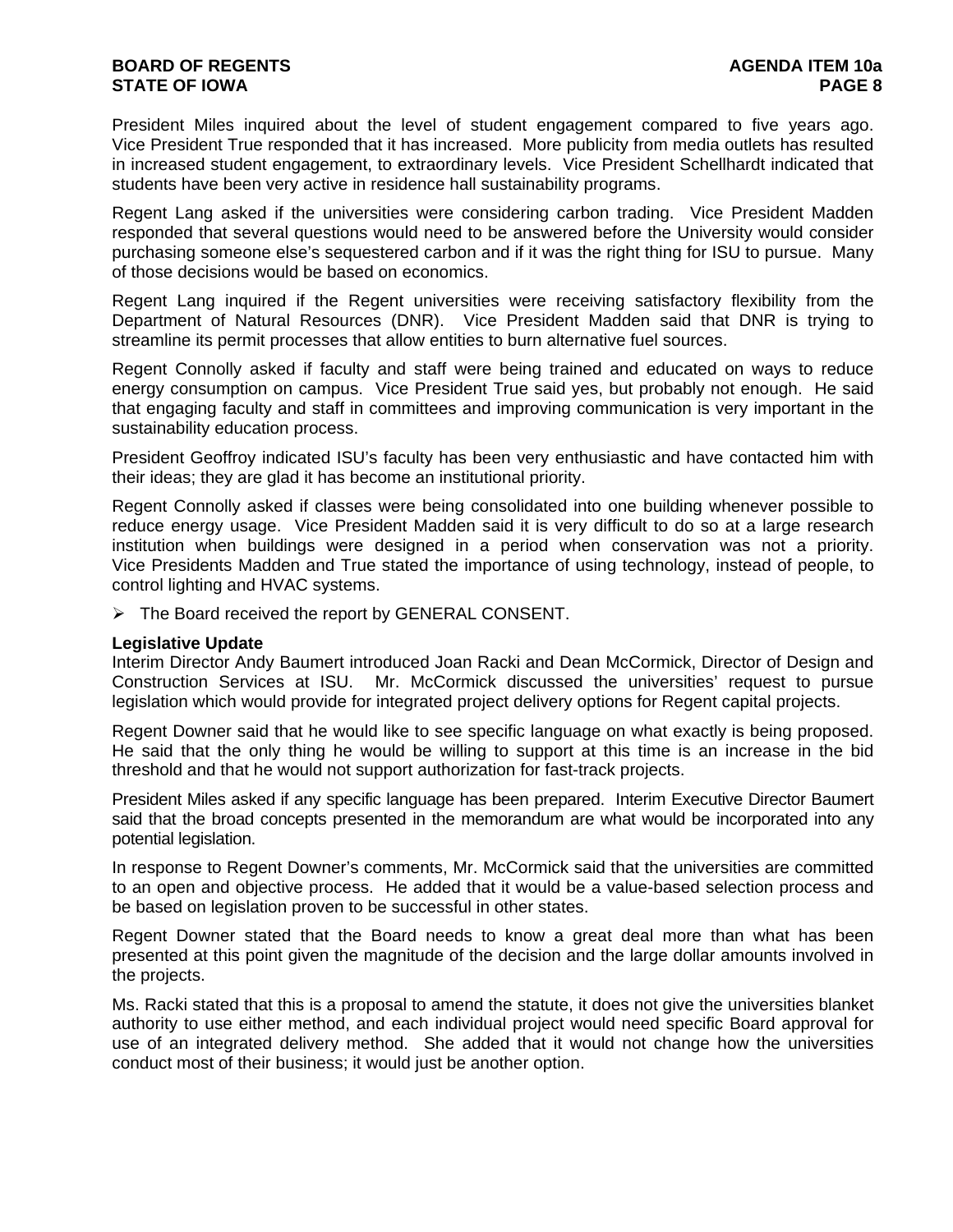In response to Regent Harkin's questions, Interim Director Baumert reported that building construction and trade organizations are interested in this topic and that there are opinions on both sides. Mr. Baumert said that it has been a topic of discussion in several different sessions and that it is up to the Board to determine whether or not to be actively engaged this session. Regent Harkin added that, if the Board moves forward with this request, it would be important to spell out the benefit to taxpayers.

Regent Lang asked about the authority the Regents would have if this is passed. Ms. Racki said that it would amend the Regents statute related to improvements (Chapter 262.34.)

Vice President Madden said that this is a useful tool in certain circumstances. Vice President True added that it could be useful in unusual circumstances.

In response to a question from Regent Vasquez, Mr. McCormick said that Iowa would rank 47 out of the 50 states to adopt language, lagging behind the rest of the country.

Regent Lang moved approval of the universities' request to pursue legislation which would provide for integrated project delivery options for Regents capital projects, as outlined in the memorandum. Motion failed due to lack of a second.

¾ MOVED by LANG, SECONDED by CONNOLLY, to table discussion until the March Board of Regents meeting. MOTION PASSED UNANIMOUSLY.

President Miles stated that the Board would like to review specific language prior to taking any action and thanked everyone for their hard work.

Interim Director Baumert discussed the Regents appropriations requests and the Governor's budget recommendations. He reported that the Presidents and Superintendents have been before the Education Appropriations Subcommittee and a variety of other programs have been before other subcommittees, and that the Vice Presidents will appear before the Infrastructure and Capitals Subcommittee.

Regent Lang asked what the status quo budget is on Economic Development. Interim Director Baumert said that those programs are collectively \$3.6 million and that \$4.4 million was requested this year to bring it back to the level of 2001.

President Miles thanked Interim Director Baumert and the Board Office for their hard work.

Interim Executive Director Baumert introduced student government representatives Brian Philips (ISU) and Andrew Morse (UNI). They reported on current student activities, including meetings with the Governor and legislators to discuss full funding for the Regent enterprise and other policy initiatives; resolutions in support of the Board of Regents and the Generation Iowa Commission Report; research on the brain drain issue; student lobbying efforts; and tracking legislation on tuition, tuition waivers, student debt, textbook costs, landlords and deposit retention, and other studentrelated issues.

President Miles thanked them for their hard work and said that he is looking forward to working with them.

 $\triangleright$  The Board received the update by GENERAL CONSENT.

### **Resolution for the Sale and Award of \$25,000,000 Academic Building Revenue Bonds, Series I.S.U. 2008**

Mark LeMay from Springsted, Incorporated, reported that two bids were received. He said the winning bid was submitted by UBS Securities, had a true interest cost of 4.32%, and added that they were sold without insurance.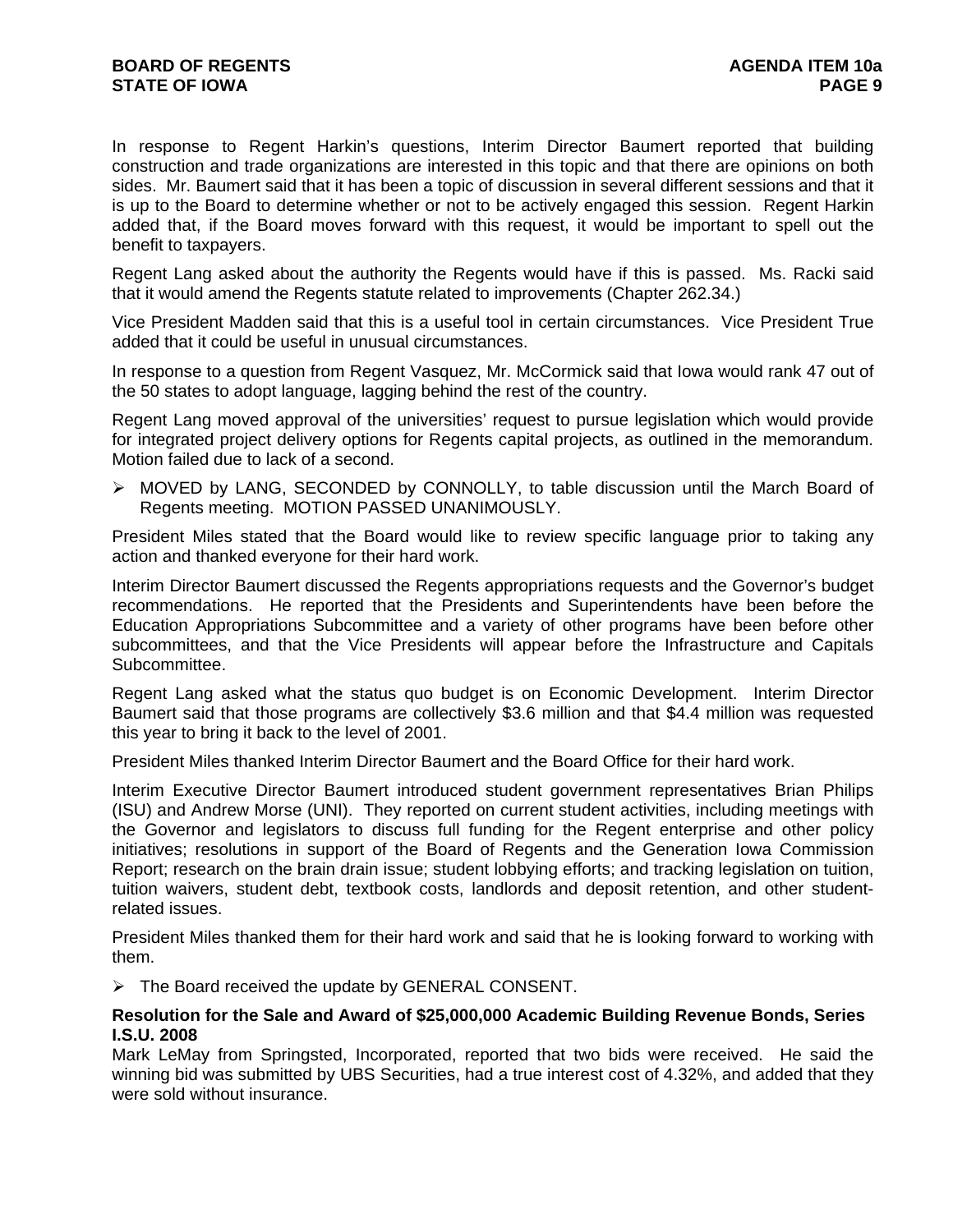Regent Downer asked if having no insurance has any impact on the issuance of the Board of Regents Bonds. Mr. LeMay said that the Regents bonds have traditionally sold on their own recognizance and added that the appeal and strength of the bonds, and demand in the market for Regent bonds returned a favorable result, with or without the insurance.

 $\triangleright$  MOVED by EVANS, SECONDED by DOWNER, to approve A Resolution providing for the sale and authorizing and providing for the issuance and securing the payment of \$25,000,000 Academic Building Revenue Bonds, Series I.S.U. 2008, for the purpose of paying a portion of the costs of constructing additions and improving, remodeling, repairing, and equipping the veterinary teaching hospital and diagnostic lab, Coover Hall, Chemistry Building facilities, fire and environmental safety, deferred maintenance, and campus security improvements on the campus of Iowa State University of Science and Technology, funding a reserve fund, and paying the costs of issuance.

| Regent | Campbell Connolly Downer |  | Evans | Gartner | Harkin | Lang | <b>Miles</b> | Vasquez |
|--------|--------------------------|--|-------|---------|--------|------|--------------|---------|
|        | Aye x x x x x x x x x    |  |       |         |        |      |              |         |
| Nay    |                          |  |       |         |        |      |              |         |
| Absent |                          |  |       |         |        |      |              |         |
|        |                          |  |       |         |        |      |              |         |

MOTION APPROVED by ROLL CALL.

## **Facilities Governance Report**

Joan Racki stated the Regents are responsible for 35 million gross square feet (GSF) of space in the Regent Enterprise facilities with a replacement value of over \$12 billion, of which 17 million GSF are academic/research/administrative (general fund) facilities with a replacement value of \$6.3 billion. This includes responsibility for the large facility issues of deferred maintenance and fire safety. The universities report approximately \$460 million in deferred maintenance in the general fund facilities. The bonding authorization approved last year included many projects that will help reduce deferred maintenance and fire safety items.

President Miles asked how fire safety projects are prioritized relative to other deferred maintenance items after those that present an immediate danger are addressed.

Vice President True responded that if a space is determined to be unsafe, it is vacated immediately. A comprehensive review, which includes input from the Fire Marshal's Office and the University's Department of Public Safety, including qualitative and quantitative assessments, is used to determine the priority of remaining projects. Fire safety projects are embedded in larger projects, when possible. Many fire safety and deferred maintenance issues can be corrected by tearing down old buildings. One example is the possibility of tearing down Oakdale Hall after the new facility for the Hygienic Laboratory is complete.

Vice President Madden concurred with Vice President True's response and added that University personnel meet with the State Fire Marshal's staff to help prioritize projects. Life safety is the first priority and then property protection items are addressed.

President Miles noted that the Regent institutions are spending one quarter to one half of the minimum 1% that should be spent on building repair and inquired about the spending deficiency when compared to the 1% standard.

Vice President True stated that the amount spent on building repair is first determined on the availability of funds and the establishment of internal policies. Funds are set-aside for future repair/replacement of items in new buildings. The University makes it a priority to ensure that those set-aside funds are used for the intended purposes so deferred maintenance items do not accrue. The University would like this to be the model going forward.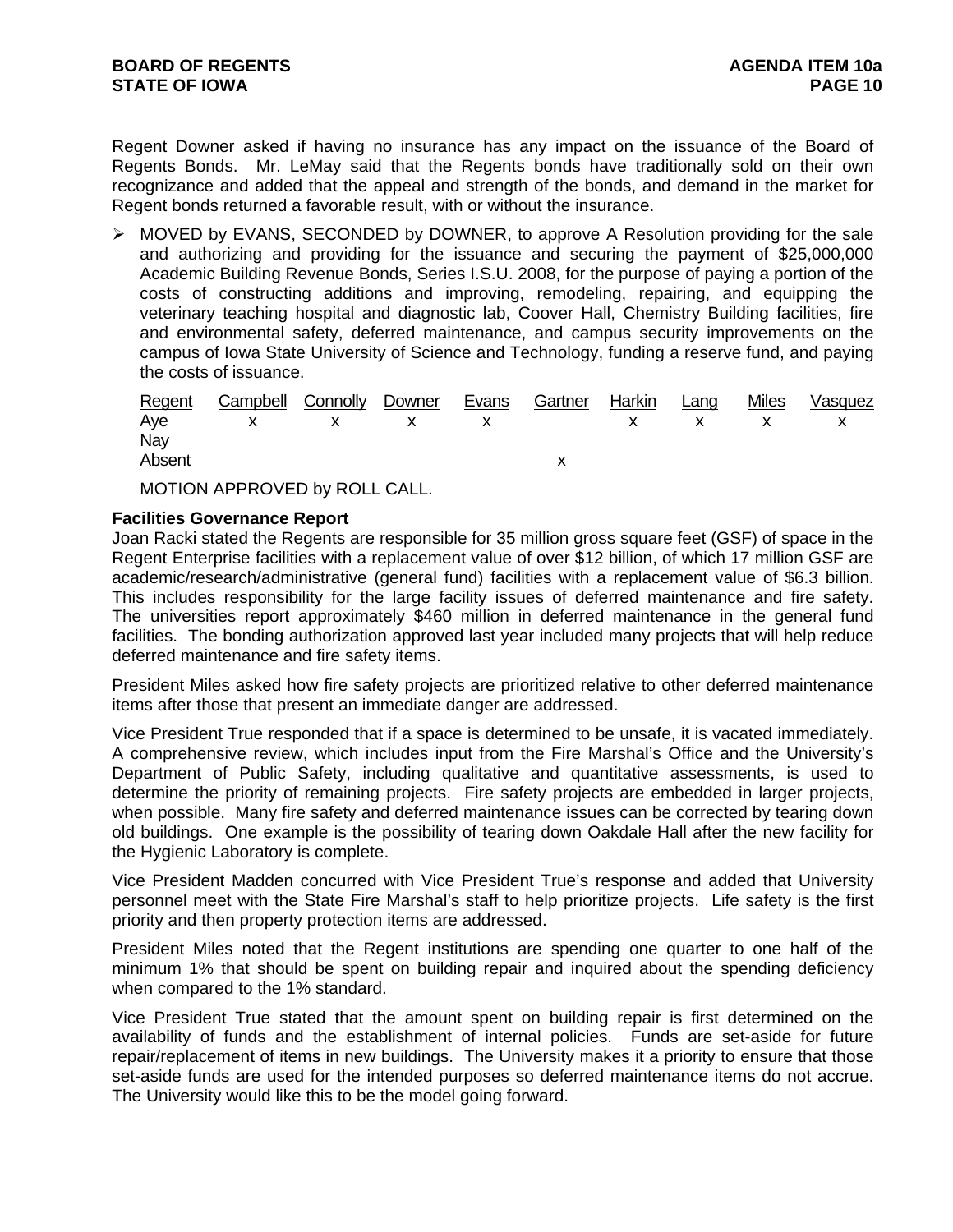President Miles inquired about capacity utilization and if there are benchmarks or averages on classroom utilization measures that the universities strive to attain and if the institutions are fully utilizing space in existing buildings before constructing a new building.

Vice President Madden responded that the University centrally manages classrooms, which includes upgrading existing classrooms. Classrooms comprise approximately five percent of the space on the ISU campus; the University continues to look at the hours classrooms are utilized. Benchmark utilization is used from peer institutions for capacity utilization.

 $\triangleright$  The Board received the report by GENERAL CONSENT.

### **Institutional Agreements, Leases and Easements**

¾ MOVED by EVANS, SECONDED by CONNOLLY, to approve the lease and easement for the benefit of the University of Iowa, and the lease for the benefit of the University of Northern Iowa, as summarized in the agenda item, subject to approval of the final documents by the Board Office and Attorney General's Office.

| Regent | Campbell Connolly Downer Evans Gartner Harkin Lang |  |  |  | Miles | Vasquez |
|--------|----------------------------------------------------|--|--|--|-------|---------|
|        | Aye x x x x x x x x x                              |  |  |  |       |         |
| Nay    |                                                    |  |  |  |       |         |
| Absent |                                                    |  |  |  |       |         |
|        |                                                    |  |  |  |       |         |

MOTION APPROVED by ROLL CALL.

**Register of University of Iowa Capital Improvement Business Transactions** 

After Vice President True provided an overview of the items on the capital register, Regent Lang asked about the total cost of all components of the **Dental Science Building – Construct Addition – Phase 1** project. Vice President True indicated that the early cost estimate is \$17 million; however, there is a need to engage professional consultants at this early stage of the project to confirm that the University's vision is consistent with the \$17 million budget estimate. He noted that the University has spent considerable time carefully developing the project budget since there is no state funding involved and limited opportunities for additional funding. He further explained that if the project cannot be completed with the identified funding, the University would likely cut back the project, or determine what other funding sources are available (without state money), or something in between, and return to the Board. Such changes would only occur after the University has engaged professional consultants to develop the best assessment of the project costs. Both Regent Lang and Vice President True noted that the bidding environment will be critical in determining the total cost of the project.

¾ MOVED by CONNOLLY, SECONDED by HARKIN, to authorize permission to proceed with project planning, including the architectural selection process for the **Dental Science Building – Construct Addition – Phase 1** project, and the selection of Stanley Consultants for the **Lindquist Center – Upgrade Utility Support Systems for Room 14** project; permission to proceed with project planning, and the selection of Stanley Consultants, Muscatine, Iowa, for the **Oakdale Renewable Energy Plant – Central Chilled Water Production** project; and permission to proceed with project planning, and the selection of Shive-Hattery, Cedar Rapids, Iowa, for the **Oakdale Renewable Energy Plant – Mechanical Distribution** project.

| Regent | Campbell Connolly Downer     |  | Evans | Gartner | Harkin | Lang | <b>Miles</b> | Vasquez |
|--------|------------------------------|--|-------|---------|--------|------|--------------|---------|
| Aye    | $X$ x x                      |  |       |         |        |      |              |         |
| Nay    |                              |  |       |         |        |      |              |         |
| Absent |                              |  |       |         |        |      |              |         |
|        | MOTION ADDROVED by ROLL CALL |  |       |         |        |      |              |         |

MOTION APPROVED by ROLL CALL.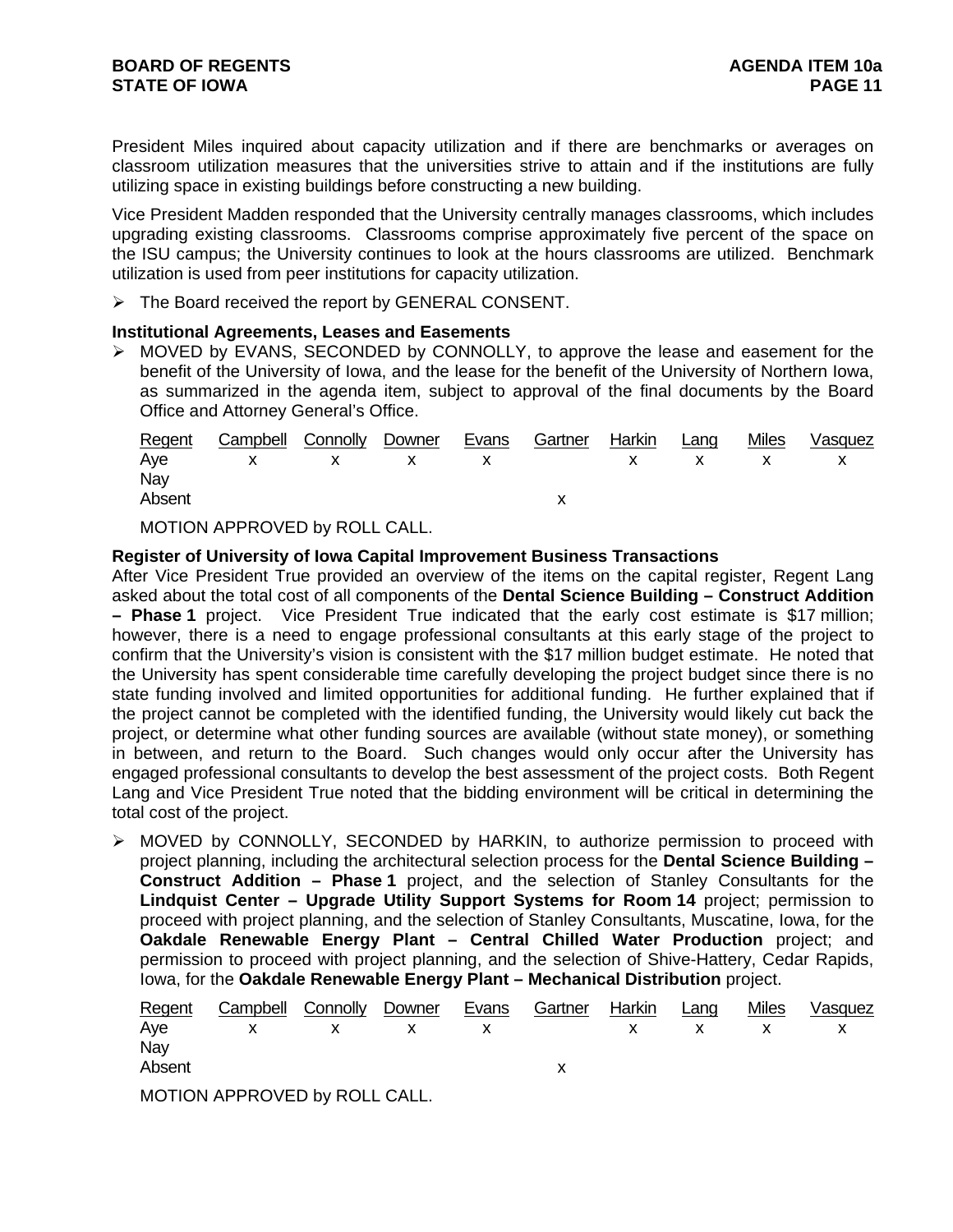# **University of Iowa Proposed Property Purchases**

 $\triangleright$  MOVED by CAMPBELL, SECONDED by HARKIN, to approve the purchase of a fifty–foot wide strip of land approximately 914.24 feet long totaling approximately 45,712 square feet located adjacent to the south side of the University's International Center at the purchase price of \$182,848, and the purchase of a two-story house located at 111 Church Street at the purchase price of approximately \$475,000 plus accrued interest.

|        | Regent Campbell Connolly Downer Evans Gartner Harkin Lang |  |  |  | <u>Miles</u> | Vasquez |
|--------|-----------------------------------------------------------|--|--|--|--------------|---------|
|        | Aye x x x x x x x x                                       |  |  |  |              |         |
| Nay    |                                                           |  |  |  |              |         |
| Absent |                                                           |  |  |  |              |         |
|        |                                                           |  |  |  |              |         |

MOTION APPROVED by ROLL CALL.

## **Register of Iowa State University Capital Improvement Business Transactions and Building Naming**

Vice President Madden provided an overview of the **Biorenewables Complex** and introduced Provost Hoffman to outline the building program. Provost Hoffman expressed the University's thanks to the Board of Regents and the State for funding the Biorenewables Research Laboratory, which is one of three wings of the **Biorenewables Complex**. She emphasized that biorenewables research is the future of Iowa State University; this will include research on climate change solutions, the creation of new biofuels and biologically-based chemicals, and development of methods to reduce atmospheric carbon. Given these research initiatives, she expressed the need to complete as quickly as possible the two additional wings of the **Biorenewables Complex** for use by the Department of Agricultural and Biosystems Engineering (ABE).

Provost Hoffman explained the importance of the **Biorenewables Complex** due to the strength of ABE (which is ranked second in the country by U.S. News and World Report), and the new and critical interest in the bioeconomy which has been consolidated and focused with the University's Bioeconomy Institute. The Institute, which consists of 150 affiliate faculty members (including faculty of ABE), was recently identified for possible designation as the first Engineering Research Center at ISU, and has garnered \$43 million in sponsored research funding from industry and federal agencies.

Provost Hoffman explained that ABE offers some of the University's most popular undergraduate programs; as a result, the University is considering development of an undergraduate degree in biorenewables. She reported that ISU has new graduate programs related to biorenewables, and students in these programs are obtaining employment immediately upon completion of their degrees. However, despite the success of ABE, Provost Hoffman reported that the Department is currently housed in some of the worst space on campus.

Vice President Madden explained that the Biorenewables Complex would be constructed on the west campus in one of the last available areas for campus development. He indicated that the University plans to bid construction of the Biorenewables Research Laboratory this fall for occupancy by the end of calendar year 2009.

Regent Downer expressed his concern that the net-to-gross ratios for the Biorenewables Research Laboratory were slightly low. Vice President Madden explained that since the Biorenewables Research Laboratory would be the first of the three building wings constructed at the site, it would have more space committed to the infrastructure needs for the entire Complex. He reported that the net-to-gross ratio for the Complex would improve when all three wings are constructed.

President Geoffroy expressed the University's gratitude to alumnus Virgil Elings, who committed \$5 million for construction of the ABE office wing of the Complex; the University requested that this building wing be named "Elings Hall" in recognition of this gift.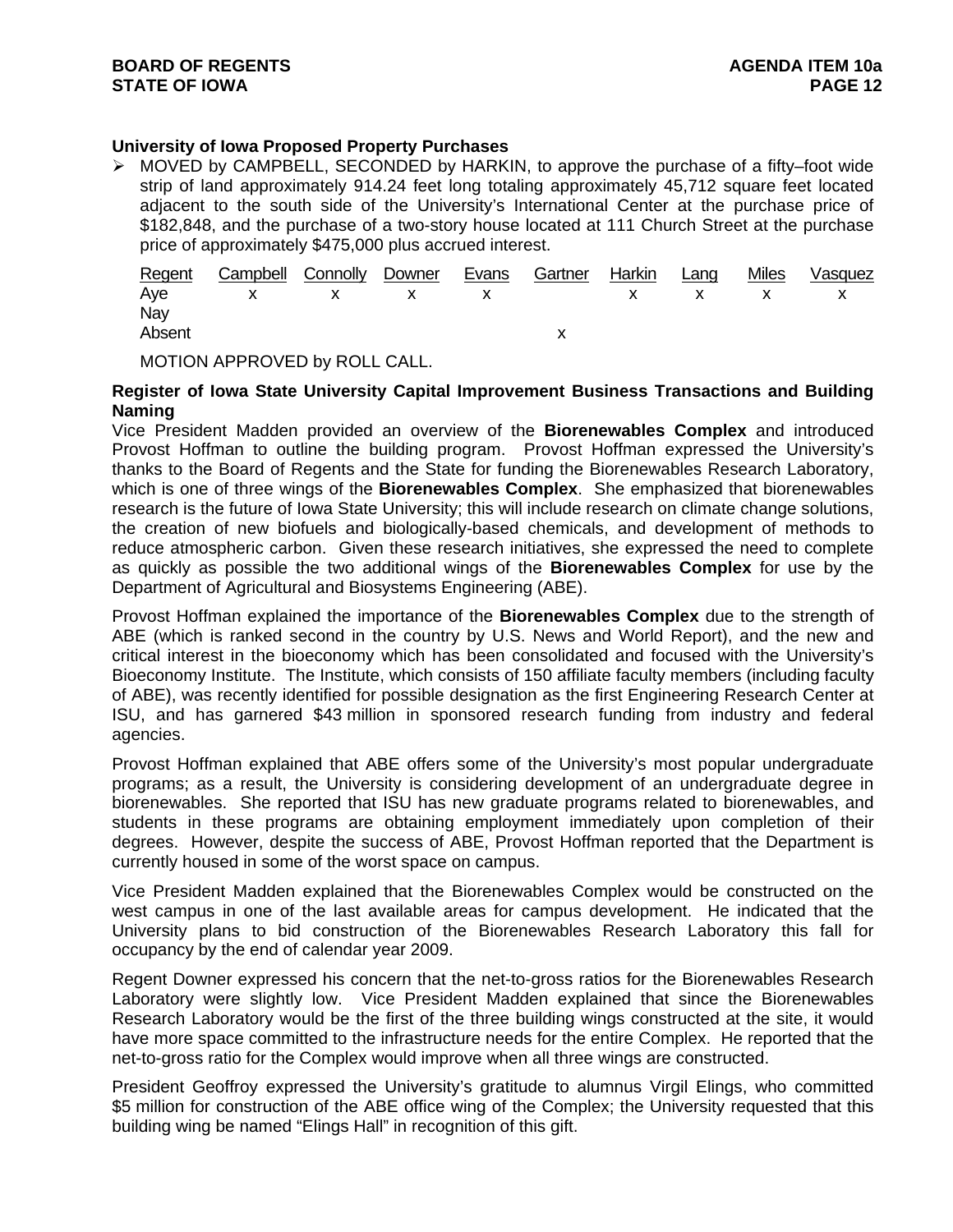President Miles questioned the third revised budget for the Memorial Union Renovation project. Vice President Madden explained that the University has recently identified funding for development of an admissions visitor center in previously uncommitted space in the Union's new south addition. He further explained that the admissions visitor center would provide a "front door" for the University's recruiting programs, and would be a great asset for the Admissions Office's work with prospective students and parents, including student orientation programs.

¾ MOVED by CONNOLLY, SECONDED by HARKIN, to approve the schematic design for the **Biorenewables Complex,** and project description and budget (\$32,000,000) for the **Biorenewables Research Laboratory** project, with the understanding that this approval will constitute final Board approval for the **Biorenewables Research Laboratory** and authorization to proceed with construction; the naming of the **Biorenewables Complex** Agricultural and Biosystems Engineering office wing as "Virgil B. Elings Hall;" and the revised project budget (\$22,123,000) for the **Memorial Union Renovation** project.

| <u>Regent</u> | Campbell Connolly Downer |  | Evans | Gartner | Harkin | Lang | <b>Miles</b> | Vasquez |
|---------------|--------------------------|--|-------|---------|--------|------|--------------|---------|
|               | Aye x x x x x x x x x    |  |       |         |        |      |              |         |
| Nav           |                          |  |       |         |        |      |              |         |
| Absent        |                          |  |       |         |        |      |              |         |
|               |                          |  |       |         |        |      |              |         |

MOTION APPROVED by ROLL CALL.

## **Iowa State University Property Sale**

Regent Lang indicated that he had previously abstained on a vote for the University's sale of 160 acres of Monona County farm land. However, he explained that he would now be voting in favor of the property sale since he approves of the use of the sale proceeds (for an endowed professorship for the Department of Food Science and Human Nutrition).

¾ MOVED by EVANS, SECONDED by HARKIN, to approve the sale of 160 acres of farm land located in Monona County, Iowa, to Beverly Alexander at the price of \$669,600.

|        | Regent Campbell Connolly Downer Evans Gartner Harkin Lang |  |  |  | <u>Miles</u> | Vasquez |
|--------|-----------------------------------------------------------|--|--|--|--------------|---------|
|        | Aye x x x x x x x x x                                     |  |  |  |              |         |
| Nav    |                                                           |  |  |  |              |         |
| Absent |                                                           |  |  |  |              |         |
|        |                                                           |  |  |  |              |         |

MOTION APPROVED by ROLL CALL.

## **Iowa State University Building Demolitions**

Vice President Madden provided an overview of the planned demolitions of the Ag Engineering Shed, Industrial Education 1 building, and Fisher-Nickell Hall. President Miles noted that the building demolitions were one method of reducing deferred maintenance.

Regent Harkin asked if the University filmed its building demolitions, particularly the Knapp and Storms demolition in 2005. Vice President Madden explained that it would not take long to bring down any of the buildings currently proposed for demolition. He indicated that he would provide Regent Harkin with the University's web site address with the film of the Knapp and Storms demolition.

 $\triangleright$  MOVED by LANG, SECONDED by DOWNER, to approve the demolition of the Ag Engineering Shed and Industrial Education 1 buildings to prepare for construction of the new Chemistry Facilities Building, and the demolition of Fisher-Nickell Hall to complete the Hixson-Lied Student Success Center project.

|        | Regent Campbell Connolly Downer Evans |          | Gartner Harkin Lang |  | Miles | Vasquez |
|--------|---------------------------------------|----------|---------------------|--|-------|---------|
|        | Aye x x x x x x x x x                 |          |                     |  |       |         |
| Nay    |                                       |          |                     |  |       |         |
| Absent |                                       |          |                     |  |       |         |
|        |                                       | -------- |                     |  |       |         |

MOTION APPROVED by ROLL CALL.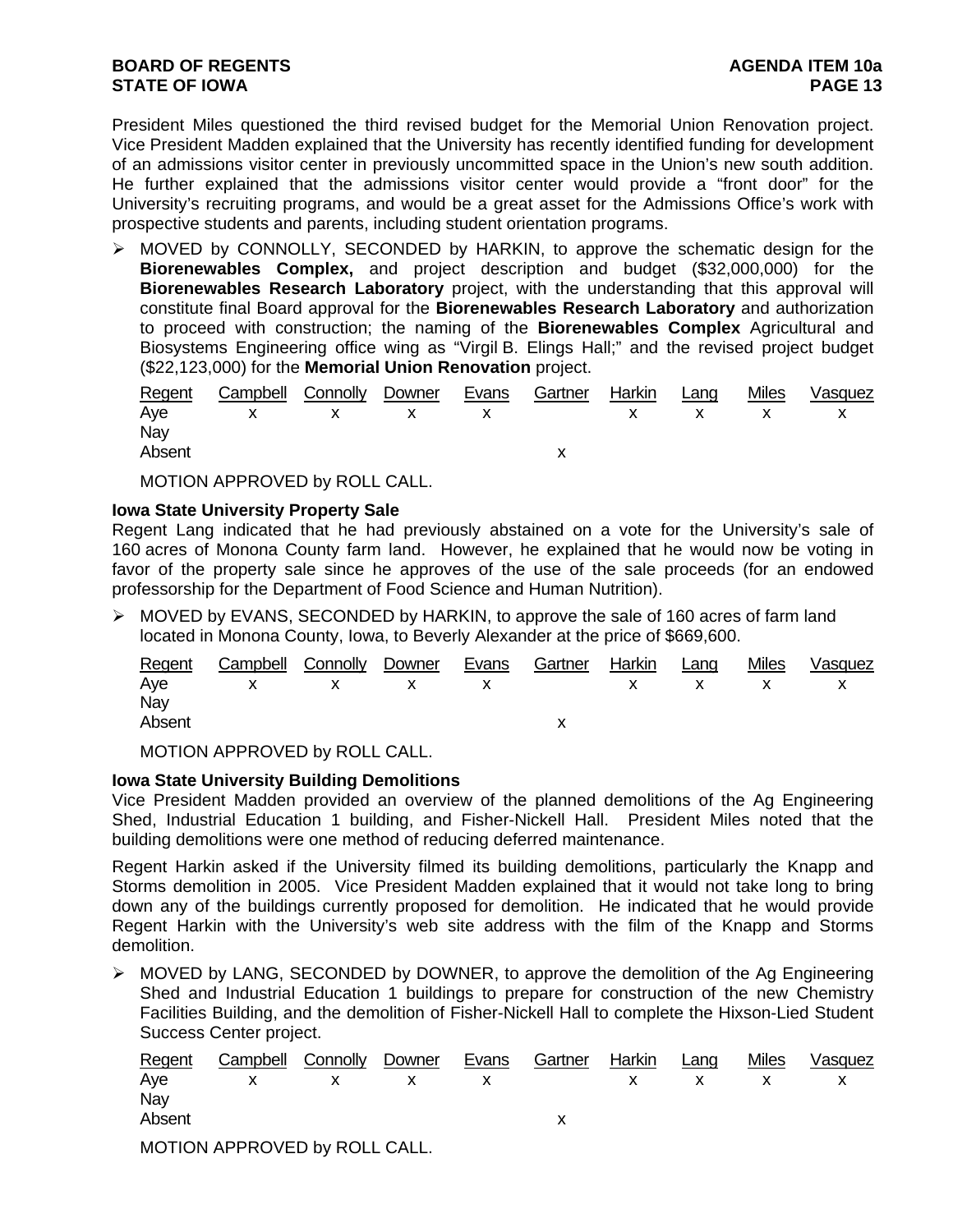# **University of Northern Iowa Building Demolitions**

Vice President Schellhardt provided an overview of the proposed demolitions, which would be done to accommodate construction of the Parking Deck and Transit Facility on the UNI campus. In response to a question from Regent Downer, Vice President Schellhardt verified that the demolition plan has not changed since Board approval of the project site and schematic design for the parking facility (May 2007). Regent Lang expressed his appreciation for the inclusion of the campus map indicating the location of the two buildings proposed for demolition.

¾ MOVED by DOWNER, SECONDED by EVANS, to approve the demolition of the house and garage located at 1203 West 23<sup>rd</sup> Street, and the house located at 1221 West 23<sup>rd</sup> Street, Cedar Falls, Iowa.

|        | Regent Campbell Connolly Downer Evans Gartner Harkin Lang |  |  |  | Miles Vasquez |
|--------|-----------------------------------------------------------|--|--|--|---------------|
|        | Aye x x x x x x x x x                                     |  |  |  |               |
| Nay    |                                                           |  |  |  |               |
| Absent |                                                           |  |  |  |               |

MOTION APPROVED by ROLL CALL.

## **Update Presentation on Development of Articulation Website**

The presentation was provided by Diana Gonzalez; Laura Doering, ISU Senior Associate Registrar and Director of Transfer Relations; Deb Miller, SUI Associate Director of Admissions; Robin Sandberg, UNI Communication Coordinator, Admissions; and Laurie Wolf, DMACC Executive Dean, Student Services. The team reported that the Board of Regents and Iowa community colleges have been engaged in articulation efforts since the community colleges were begun in the mid 1960s. The team provided highlights of the legislative requirement; brief history of articulation; guiding principles used by the Team to develop the website; feedback from constituencies which has guided the features and characteristics of the website; unveiling of the new single source website – TransferinIowa.org; and the next steps in the process of completing and implementing the website and providing ongoing maintenance and support. The Team provided an example of how to access the Transfer Plan-It website.

President Miles asked if the choice of major affected how the credits would transfer. Robin responded that it would affect how the credits would apply. However, Diana pointed out that the system will allow the student to choose multiple majors. Regent Connolly said that it was a great tool which will also be useful for high school students taking college credits; she commended the Team for its efforts. President Miles thanked the Team for the approach to developing the website which shows exactly what the outcome is and for working together to develop this important tool.

¾ The Board received the presentation by GENERAL CONSENT.

## **Faculty Presentation at Iowa State University "Role of Research in the Undergraduate Experience"**

Provost Elizabeth Hoffman introduced Professor Gene Takle who was one of the scientists mentioned by Former Vice President Al Gore when he received the Nobel Peace Prize. Professor Takle provided an overview of undergraduate research. He pointed out that undergraduates come to the University to learn new things and undergraduate research contributes to that objective. ISU's Strategic Plan seeks to strengthen opportunities for undergraduates to participate in research projects. The National Survey of Student Engagement, which is a benchmark by which ISU is measured and compared to peers, shows that working with a faculty member on a research project contributes to four things – academic challenge; active and collaborative learning; student-faculty interaction; and an enriching educational experience. Professor Takle indicated that undergraduates are an underutilized research resource. There is an institutional initiative to broaden opportunities for undergraduate research, such as including request for funding for undergraduates in research projects; an annual undergraduate symposium to allow undergraduates to discuss their research involvement; and mentoring workshops which stress mentoring of undergraduates.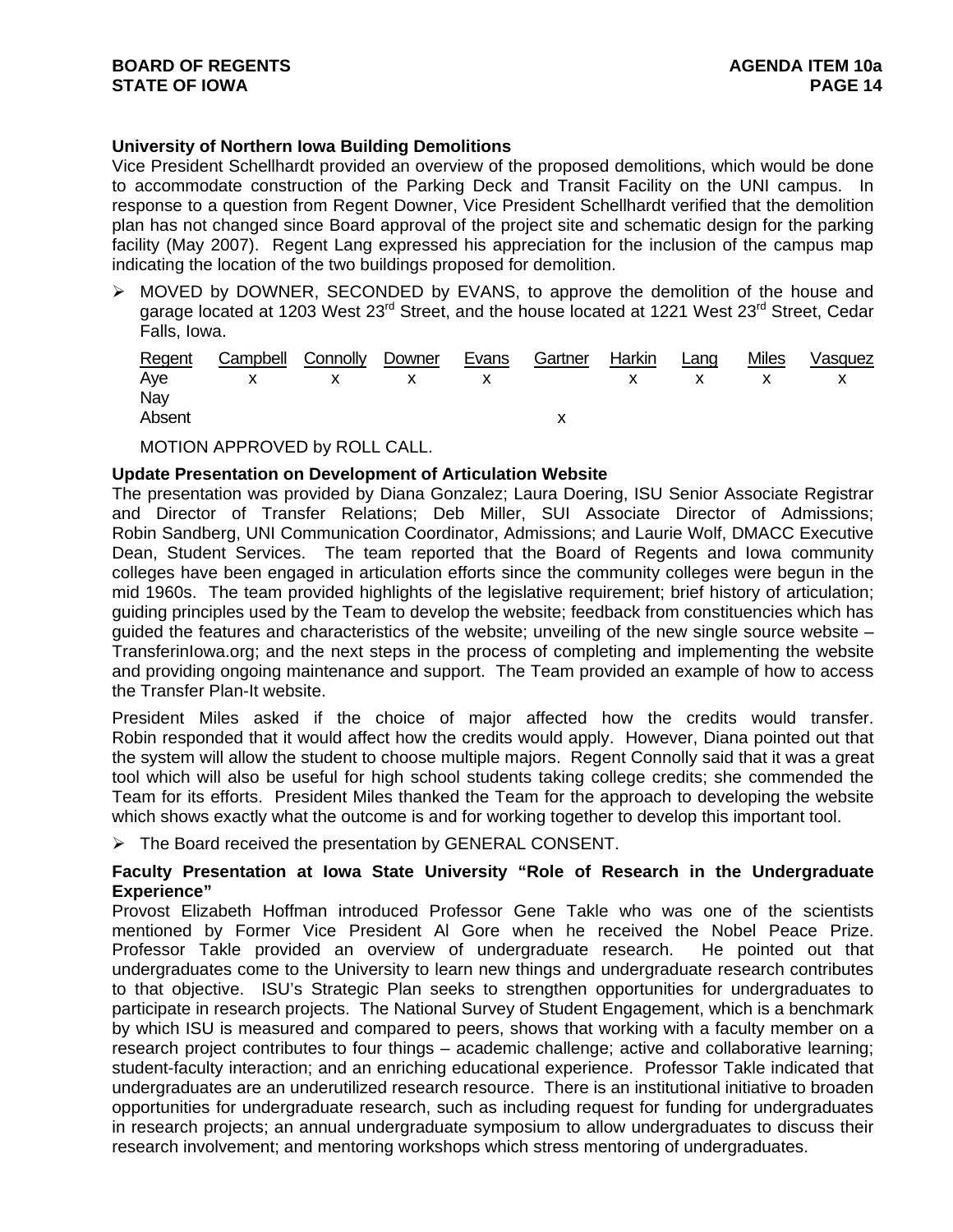# **BOARD OF REGENTS AGENUS AGENDA ITEM 10a STATE OF IOWA** PAGE 15

Laurie Fiegel, Administrative Director of the University Honors Program, introduced two students who have been heavily involved in undergraduate research. Lucas Carlson is majoring in Animal Science with a minor in Microbiology. Some of his research experiences include a research assistantship in animal genomics; Science with Practice, two independent projects, and a summer fellowship at Mayo Medical School (Mayo). He recently has been asked to present his research findings at a conference in France this summer. He also learned that he had been accepted to the M.D./Ph.D. program at Mayo. Lisa Willman is a triple major in architecture, Spanish, and psychology with a minor in multi-media design. Her Honors project, titled "Urban - Gentrification of a Prominent Denver Neighborhood" allowed her to incorporate her work in all three majors. Lisa plans to attend a doctoral program in the fall.

President Miles thanked Lucas and Lisa for their presentations and congratulated them on their many accomplishments. Regent Vasquez asked Lucas how he had learned about undergraduate research opportunities. Lucas responded that he had learned early in his freshman year from upper class students and from faculty about research opportunities. Lisa indicated that her freshman mentor was also her Honors project director.

¾ The Board received the presentation by GENERAL CONSENT.

### **2006-07 Distance Education Report**

Diana Gonzalez presented highlights from the 2006-07 Distance Education Report. Dr. Gonzalez indicated that the report focuses on the goals contained in the Distance Education Strategic Plan approved by the Board in 2005: (1) contributing to the state's economic development; (2) selecting and using appropriate strategies for instructional delivery; and (3) collaborating among the Regent universities in distance education delivery.

 $\triangleright$  The Board received the report by GENERAL CONSENT.

## **Annual Report on Student Retention and Graduation Rates**

Diana Gonzalez presented highlights from the annual report on student retention and graduation rates. President Miles noted that, when looking at the six-year graduation rates of peers, it is obvious that the University of Iowa and Iowa State University are not keeping pace with their peers.

He asked Presidents Mason and Geoffroy to comment. Prior to their comments, Diana mentioned that the selectivity characteristics of institutions play a major role in their retention and graduation rates. She indicated that schools are classified on a selectivity scale of 1 to 5 where 1 represents schools with open enrollment and typically include community colleges and 5 represents schools which are highly selective, such as Harvard and Stanford. The Regent universities are characterized as traditionally selective institutions. President Geoffroy responded to President Miles' question by indicating that there are national data which show strong correlation between six-year graduation rates and average ACT scores of entering freshmen. He cited the University of Illinois as being highly selective and having high graduation rates. President Geoffroy indicated that ISU monitors the data very carefully. President Mason agreed that selectivity plays a critical role in the persistence rates of students.

President Miles noted that the six-year graduation rates of minority students are not keeping pace with those of non-minority students. He asked President Ben Allen to comment on whether we are doing everything we need to be doing. President Allen mentioned that UNI's policies and strategies need to be revisited and that there is much more that needs to be done. President Allen introduced Vice President Terry Hogan who was recently hired from Ohio University which typically has had high six-year graduation rates. Vice President Hogan indicated that the focus needs to be on the gap between the rates of minority students and non-minority students. He noted that Provost Jim Lubker has implemented an initiative to conduct a self-assessment of students regarding their experiences at the University. It is expected that the information gleaned from minority students will assist in developing strategies aimed at improved persistence. President Miles thanked Diana for the report.

¾ The Board received the report by GENERAL CONSENT.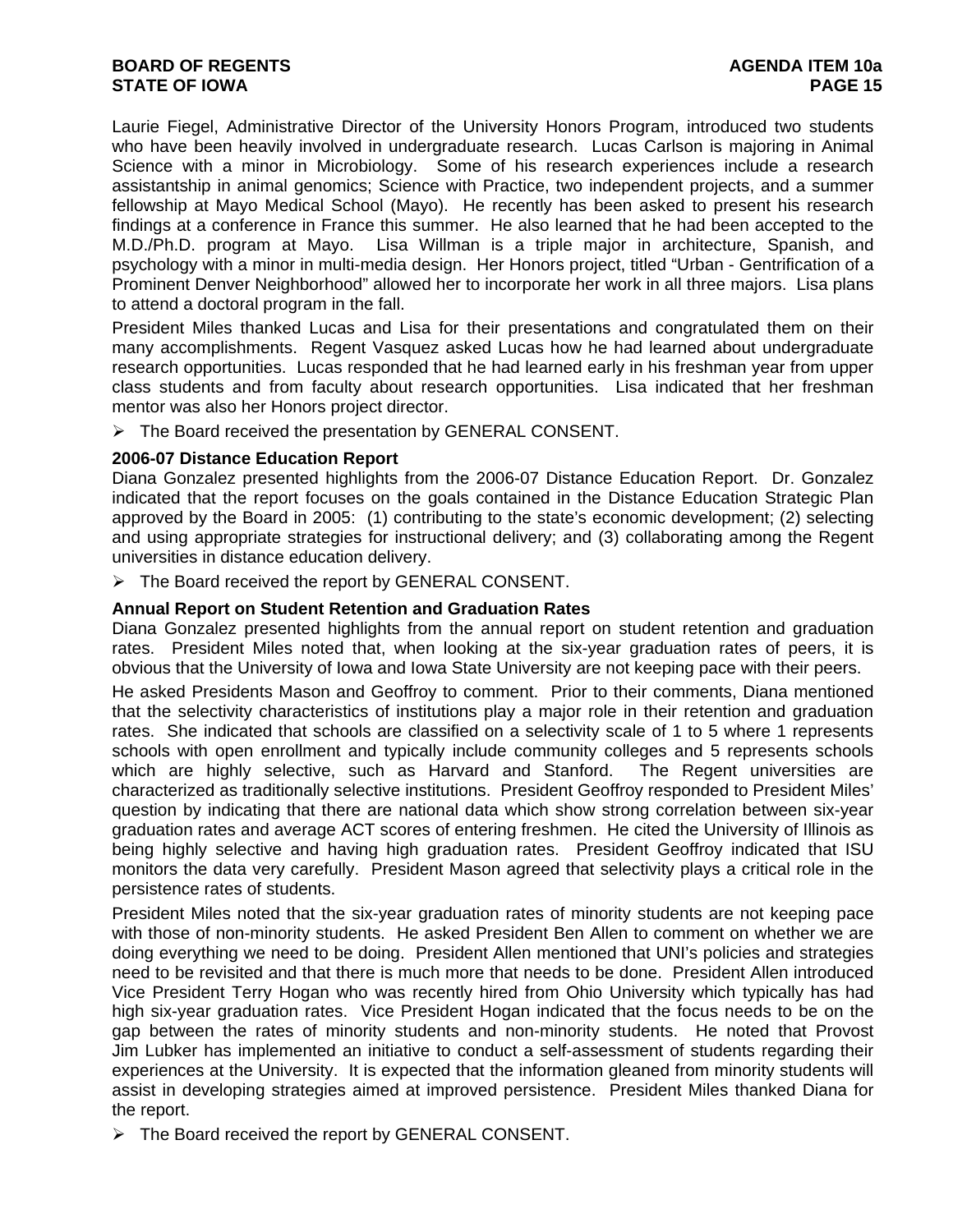## **Realizing Educational and Career Hopes (Reach) Program Status Report**

Vice Provost Tom Rocklin presented a status report on the development and implementation of the REACH Program at the University of Iowa. The program has achieved a number of milestones, including filling key positions, developing admissions procedures, developing a curriculum map, and raising \$2 million. There have been 24 applications with a goal of admitting 18-20 students. Students are pre-screened with their families to determine their readiness for the program.

Regent Campbell asked if there were a similar program elsewhere. Vice Provost Rocklin indicated that there is no such program in a research institution such as the University of Iowa. Regent Campbell said that she would be eager to hear about the program's success which would truly make the Regent enterprise proud. Vice Provost Rocklin responded in a couple of years it would be possible to bring students from the program to a Board meeting.

¾ The Board received the report by GENERAL CONSENT.

## **Proposed New Center at Iowa State University – Center for Carbon Capturing Crops**

Provost Hoffman noted that the proposed center will focus on genetic engineering of crops to put carbon back into the soil. It will be one more effort by ISU's emphasis on climate changes. President Miles if such a center were available at other institutions. Provost Hoffman responded that she was not aware of other centers but noted that the next round of Department of Energy proposals may well include such projects.

Regent Harkin noted that work in this area is already being done and asked why there is a need for a center. Provost Hoffman indicated that it provides special recognition and integrates it with other centers to work together. President Geoffroy indicated that it pulls together a group of faculty members in new ways and helps leverage funds. Provost Hoffman also indicated that under ISU's new resource management model a center that administers its own grants is eligible for 10% indirect cost recovery. This will help the center to build its own infrastructure to support faculty in search of research grants.

¾ MOVED by CAMPBELL, SECONDED by CONNOLLY, to approve the Center for Carbon Capturing Crops at Iowa State University.

|               | Regent Campbell Connolly Downer Evans Gartner Harkin Lang |       |  |  | <u>Miles</u> | Vasquez |
|---------------|-----------------------------------------------------------|-------|--|--|--------------|---------|
|               | Aye x x x x x x x x x                                     |       |  |  |              |         |
| Nay<br>Absent |                                                           |       |  |  |              |         |
|               |                                                           | _ _ _ |  |  |              |         |

MOTION APPROVED by ROLL CALL.

## **Presentation on Study Iowa**

The Board received a presentation by representatives of Study Iowa, a non-profit consortium whose mission is to stimulate and sustain cooperative efforts by Iowa colleges, universities, and other partners to promote Iowa as a premier destination for education and training for students from all nations. The following Study Iowa representatives were in attendance for the presentation:

- Robert Anderson, former Iowa Lieutenant Governor, and Executive Director, Institute for Tomorrow's Workforce;
- Patricia Parker, Assistant Director of International and Graduate Admissions, Iowa State University;
- Allen Patch, Director of U.S. Export Assistance Center of the U.S. Department of Commerce, Des Moines; and
- David Fredrick, Associate Director for International Admissions, Wartburg College, Waverly, Iowa.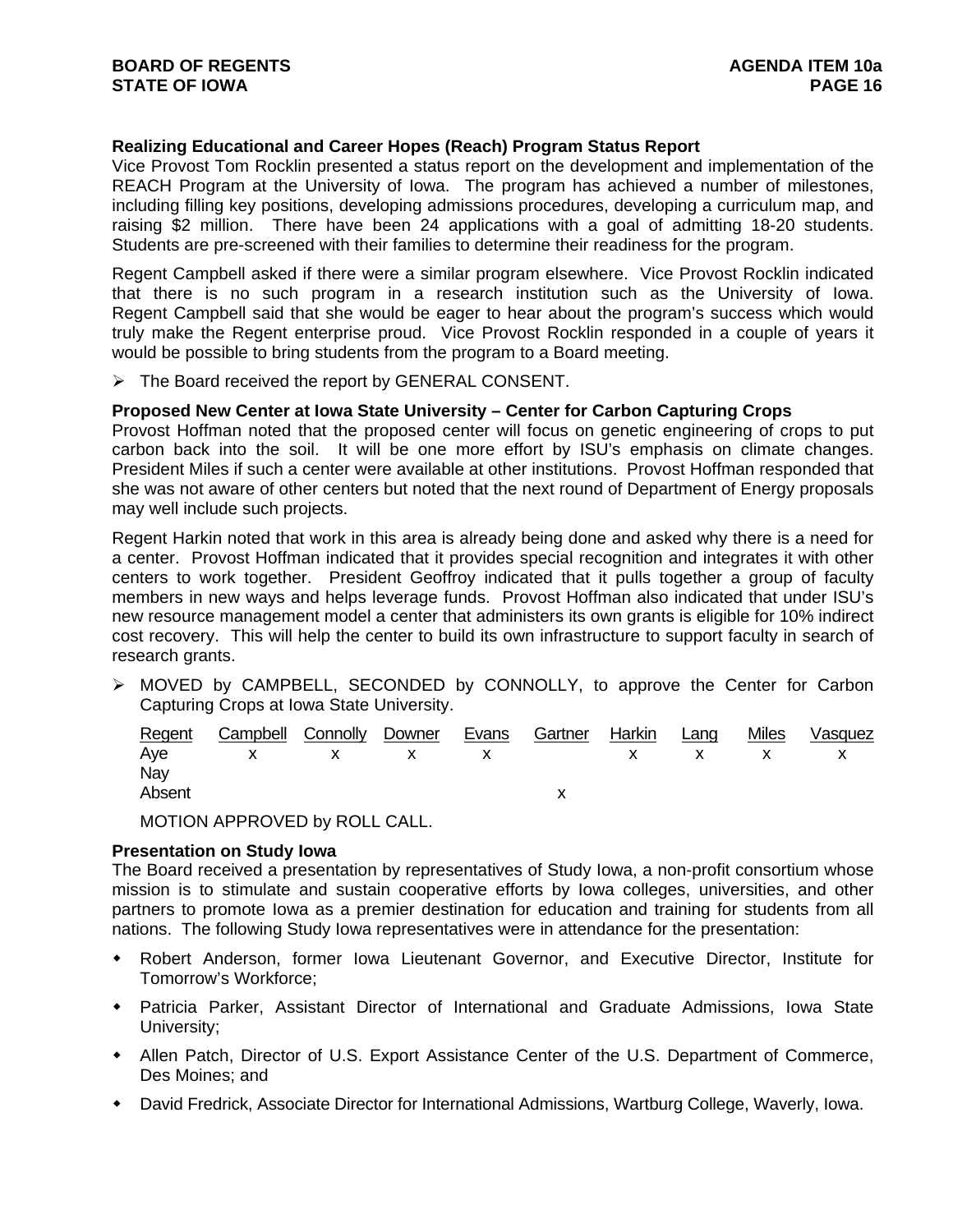The group explained the background and goals of the Study Iowa initiative and described a variety of benefits and challenges associated with the recruitment of international students to Iowa, as follows:

- Study Iowa was organized in 2000 to attract international students to address Iowa's future worker shortage and the impact on the future economic prosperity of the state.
- The initiative began as a joint effort with the U.S. Department of Commerce, Iowa Export Council, and several Iowa colleges and universities to collaboratively recruit more international students to Iowa by developing cooperative relationships between Iowa higher education, government and industry.
- The specific goals of Study Iowa include: 1) to increase the number of international students in Iowa; 2) to increase the visibility of the state of Iowa as a location for students to study; 3) to increase Iowa's leverage with partner organizations (i.e., Study USA); and 4) to attract students with realistic expectations of Iowa's educational offerings.
- As identified by Study Iowa, the three essential elements to making Iowa a great success story in global education include: 1) cooperation and strategy among Iowa colleges and universities; 2) strong support from government and the public sector; and 3) private sector involvement with the Iowa business community.
- Iowa's higher education service industry requires a yearly intake of thousands of qualified students; Study Iowa promotes the marketing of Iowa as a place offering a strong higher education system.
- In its recruitment efforts, Study Iowa has developed relationships and promotional programs with schools and U.S. Embassies around the world. It also participates in several Iowa international outreach programs.
- Iowa's population growth has slowed considerably; without a stable or growing number of students, Iowa's excellent higher education faculties, staff and facilities will be underutilized.
- The U.S. Department of Commerce supports higher education as a major service industry, as education and training has become a significant service export; the recruitment and retention of international students is good business for the U.S. and for Iowa.
- Competition for international students among individual states is increasing as additional states are taking up similar initiatives to recruit these students.
- However, the United States is losing is its overall competitiveness for international students; one primary reason is the lack of a proactive national strategy for attracting these students. Study Iowa believes it can provide a model of a successful statewide initiative that could be used in the development of a national program for the recruitment of international students.
- When international students stay in the U.S., they become an invaluable resource to Iowa companies expanding globally. When they return to their home countries, they provide a number of benefits to Iowa and the U.S.: they become champions and promoters of the state, they favor the purchase of U.S. and Iowa products, they are sympathetic to U.S. interests, and they influence friends and family members to travel to Iowa to study.
- Greater support from government, Iowa colleges and universities, and Iowa businesses, will be needed to sustain a competitive position and to move Iowa forward as a leading destination for students worldwide.
- Study Iowa is seeking leadership, support, and suggestions from the Board of Regents to take this initiative to next level in the world marketplace for higher education. This includes Board of Regents policy determination on the importance of international markets for the higher education services industry, budget support for an Executive Director, and Regents representation on a Study Iowa task force.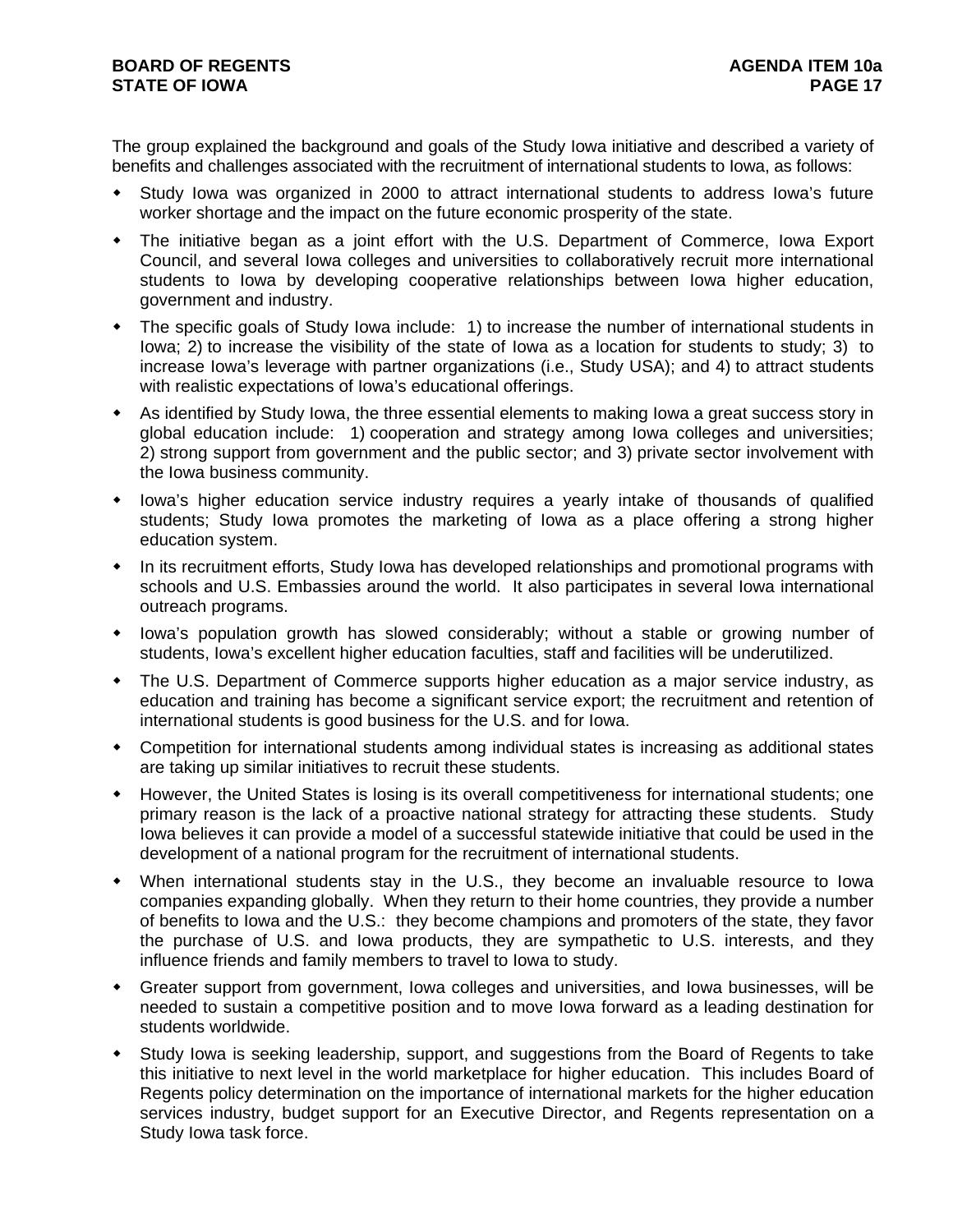# **BOARD OF REGENTS AGENUS AGENDA ITEM 10a STATE OF IOWA PAGE 18**

Regent Harkin asked about the number of students that potentially could travel to Iowa. Mr. Fredrick stated that there are approximately 7,675 international students in Iowa, and the international applications are increasing. Mr. Anderson indicated that it's possible to increase this number by 50 percent over time. He explained that graduate students who are here now learned about Iowa without being recruited; however, this has not been the case with undergraduate students. He further reported that Iowa ranks sixth in the nation for international students per capita; however, there is room for growth when compared to other universities (i.e., Illinois, Purdue, Indiana).

Regent Harkin asked about the students funding their own tuition and living expenses. The group reported that most of the students fund themselves without scholarships or grants.

Regent Vasquez asked about the negatives associated with the Study Iowa initiative, specifically with respect to cooperation by employers in hiring international students and the limitations of immigration laws. Mr. Anderson acknowledged that there are issues with immigration laws, but the resolution of these issues is beyond the scope of Study Iowa.

Regent Vasquez inquired about Study Iowa's other efforts to solicit funding for the program. Mr. Anderson indicated that they are speaking about funding with the business community, which first wants to see support from the education community. Study Iowa has not approached the legislature directly; however, it has had communications with the leadership of the three universities, since these institutions admit the core of the state's international students. As a result, Study Iowa believes leadership should first come from the Regent institutions.

President Miles thanked the Study Iowa representatives for their presentation and their hard work on this initiative. He expressed the Board's interest in having further dialogue on the subject.

 $\triangleright$  The Board received the presentation by GENERAL CONSENT.

## **Grow Iowa Values Fund and Battelle Project Update Highlighted Technology Transfer Presentation**

SUI Vice President for Research Meredith Hay, ISU Vice Provost for Research and Economic Development John Brighton, and UNI Executive Director of Business and Community Services Randy Pilkington provided updates on the universities' economic development and technology transfer projects which receive funding through the Grow Iowa Values Fund or Battelle programs.

ISU Vice Provost Brighton introduced Dr. Anumantha Kanthasamy, ISU Professor and Eugene and Linda Lloyd Chair, Dept of Biomedical Sciences, College of Veterinary Medicine; Director of the Iowa Center for Advanced Neurotoxicology; and President and CEO of PK Biosciences Corporation. Dr. Kanthasamy discussed his research on Parkinkson's disease.

 $\triangleright$  The Board received the update and the presentation by GENERAL CONSENT.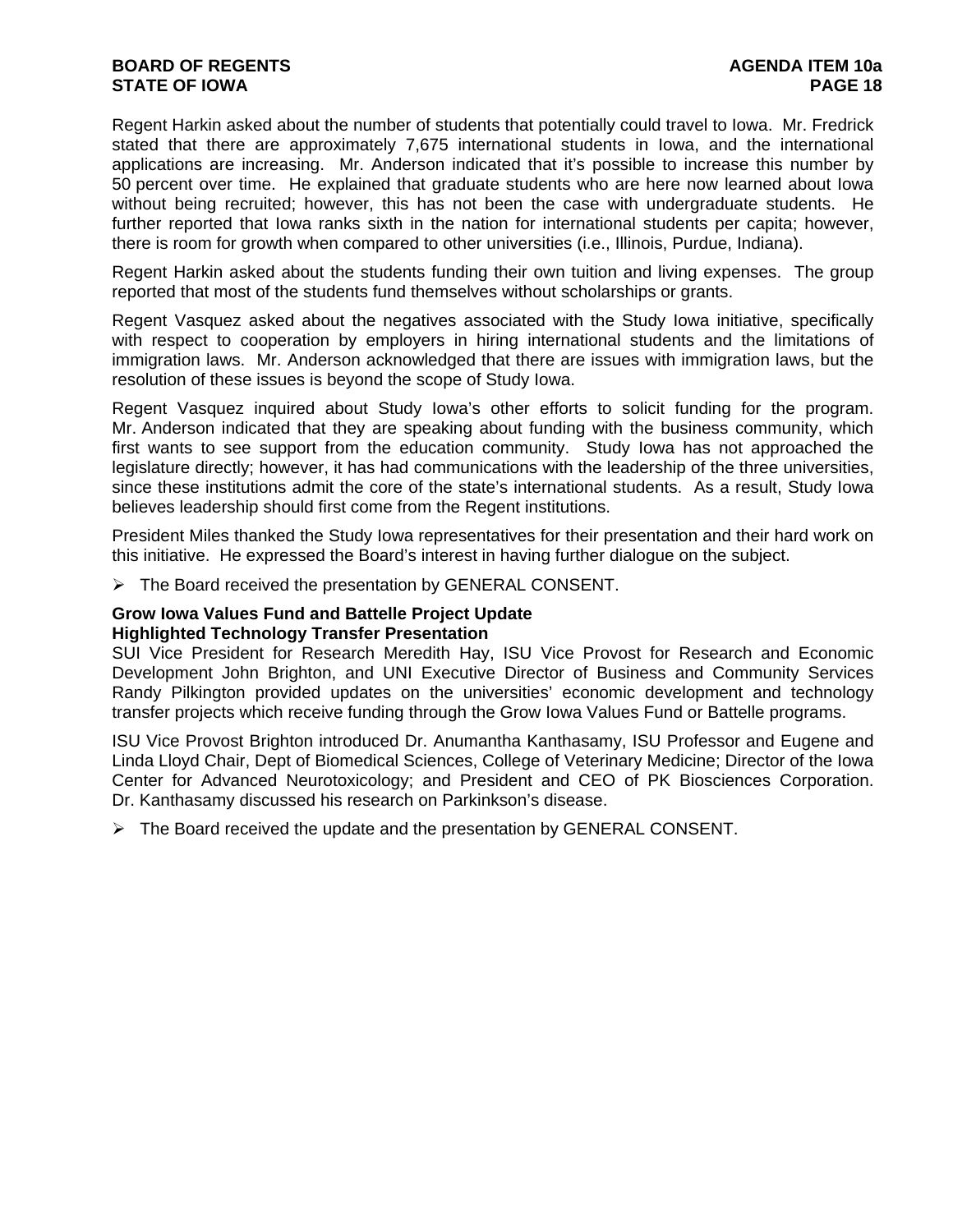## **University of Iowa Hospitals and Clinics Trustees**

SUI Vice President for Medical Affairs and Carver College of Medicine Dean Jean Robillard introduced Associate Vice President for Finance and Chief Financial Officer Ken Fisher, Associate Vice President for Nursing and Chief Nursing Officer Ann Williamson, and Interim CEO Gordon Williams.

Dr. Robillard presented a video illustrating how research, education, and patient care are all part of an integrated health care system. He followed up by saying that these are the types of resources Iowa needs to keep in order to respond to challenges and that UIHC is there to make discoveries and deliver outstanding services.

He reported on patient data, medical student education, research funding, gross square footage, and net revenue; challenges of the rapidly increasing patient volume; tremendously more complex patient cases; and the need for private rooms.

Dr. Robillard said that there is an urgent need to proceed with main campus planning, including a new critical care tower, new children's hospital, and renewal of the existing hospital and parking facilities.

Mr. Fisher reviewed the combined financial statement of UIHC and CCOM and discussed current indicators and occupancy. He said that UIHC was experiencing difficulty getting patients through surgery due to capacity and that some patients have had to wait. Regent Harkin asked if the patients that have had to wait have surgeries of any particular kind. Mr. Fisher replied that they are across the board. He discussed length of stay, case mix index, overall admissions, and said that the hospital anticipates the opening of the brand new major addition to the emergency department in next few months.

Dr. Robillard provided additional comments on admissions, length of stay, new programs, recruitments, occupation rate, case mix index, critical care and NICU, emergency treatment center, and transfer patients.

President Pro Tem Evans asked where the growth is coming from. Dr. Robillard said that the hospital is seeing more patients from community hospitals, the population is getting older, and patients are getting sicker. He said that patients also seek the complete range of specialty services that UIHC offers.

Regent Lang asked how health coaches and wellness programs enter into the plan to expand beds and treatment. Dr. Robillard said that health coaches and wellness programs will prevent some illnesses, but that eventually people become sick anyway.

Dr. Robillard discussed comparisons between UIHC and other large tertiary care facilities and the need for larger operating rooms to accommodate technology, privacy in waiting rooms and reception areas, and private patient rooms. Associate Vice President Williamson talked about the numerous benefits of private rooms, including privacy, confidentiality, patient satisfaction, and reduced risk of the spread of infection. She added that the current facilities are not what they should be for an academic medical facility.

Dr. Robillard talked about when the current facilities were built, issues surrounding modifying them to meet current needs, and where to put patients during reconstruction. He reiterated concerns about the aging patient facility; private patient rooms and the addition of rooms; size and specifications of operating rooms; and the absolute need for a dedicated children's hospital, adding that children need a culture of care that is difficult to achieve when care is currently in different buildings and on different floors.